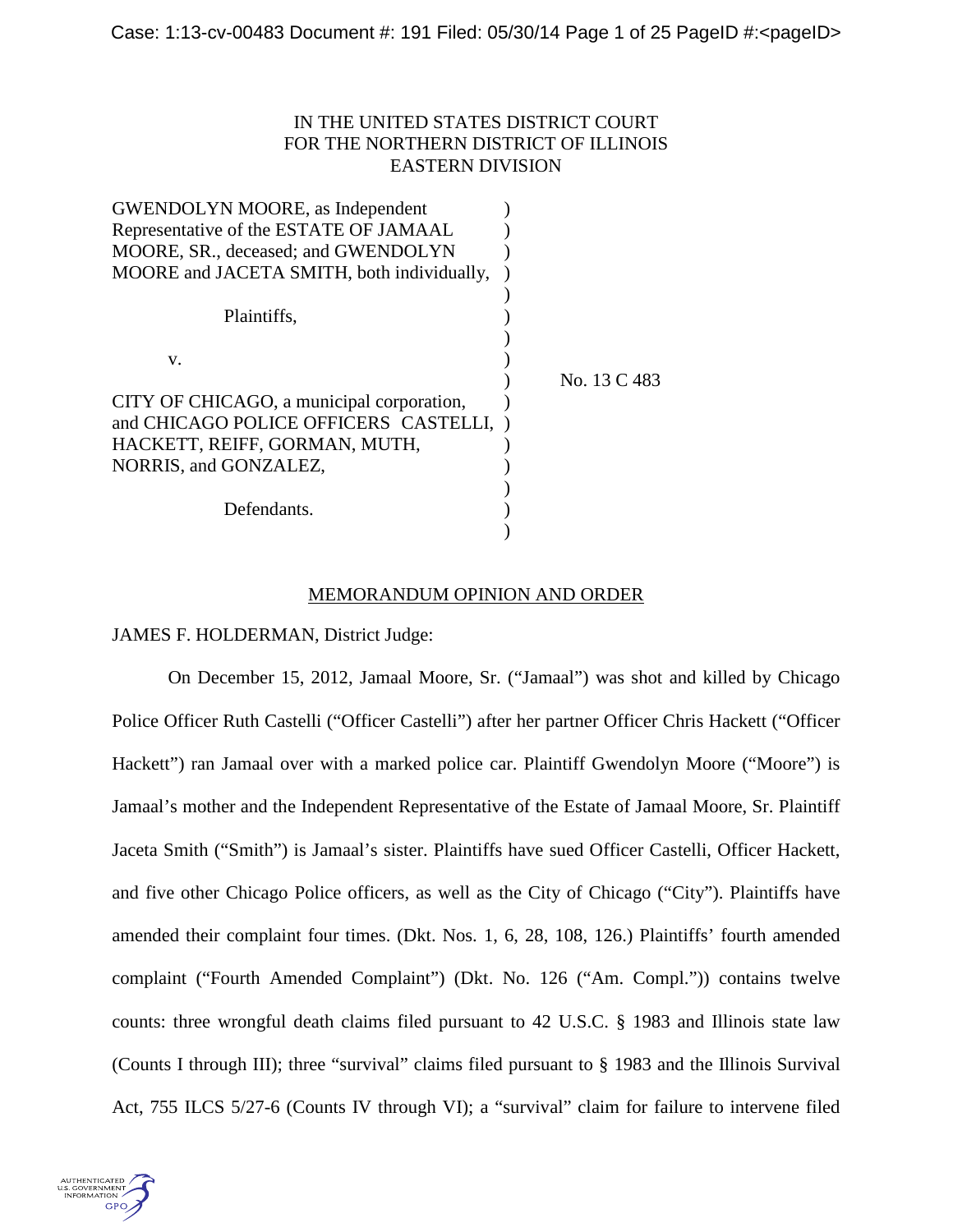pursuant to § 1983 and the Illinois Survival Act (Count VII); a conspiracy claim filed pursuant to § 1983 (Count VIII); an Illinois state law negligence claim for failure to preserve evidence (Count IX); an Illinois state law claim for intentional infliction of emotional distress (Count X); an Illinois state law claim for failure to supervise (Count XI); and an indemnification claim against the City (Count XII). The Chicago Police officers and the City (collectively, "Defendants") have moved for summary judgment on all counts. (Dkt. No. 153.) For the following reasons, Defendants' motion for summary judgment is granted in part and denied in part.

#### FACTUAL BACKGROUND

# I. The Car Chase

It was raining on the morning of December 15, 2012. (Dkt. No. 155 ("Defs.' SMF") ¶ 15.) At 10:22 a.m. that day, the first of several police broadcasts relayed a robbery in progress at 38th Street and Kedzie Avenue in Chicago, Illinois. (Defs.' SMF ¶ 7.) According to the initial broadcasts, several suspects had broken into the back of a semi-truck, had stolen the televisions inside of the semi-truck's trailer, and were beating the driver of the truck. (*Id.* ¶¶ 5, 7.) Police dispatch further reported that the suspects were traveling in a silver Chevy Trail Blazer with temporary Indiana license plates. (*Id.* ¶ 5.) Approximately thirty minutes after the first broadcasts, police dispatch reported that suspects in the same silver Trail Blazer "broke the seal" of another semi-truck at 54th Street and Western Avenue. (*Id.* ¶ 9.) More than once police dispatch reported that at least one of the suspects was armed. (*Id.* ¶ 8; Defs.' SMF Ex. G at 7:11, 24:5, 25:12.)

At 11:16 a.m., Officers Castelli and Hackett, who were in a marked Chevy Tahoe police vehicle with Officer Hackett driving, observed a silver Trail Blazer with temporary Indiana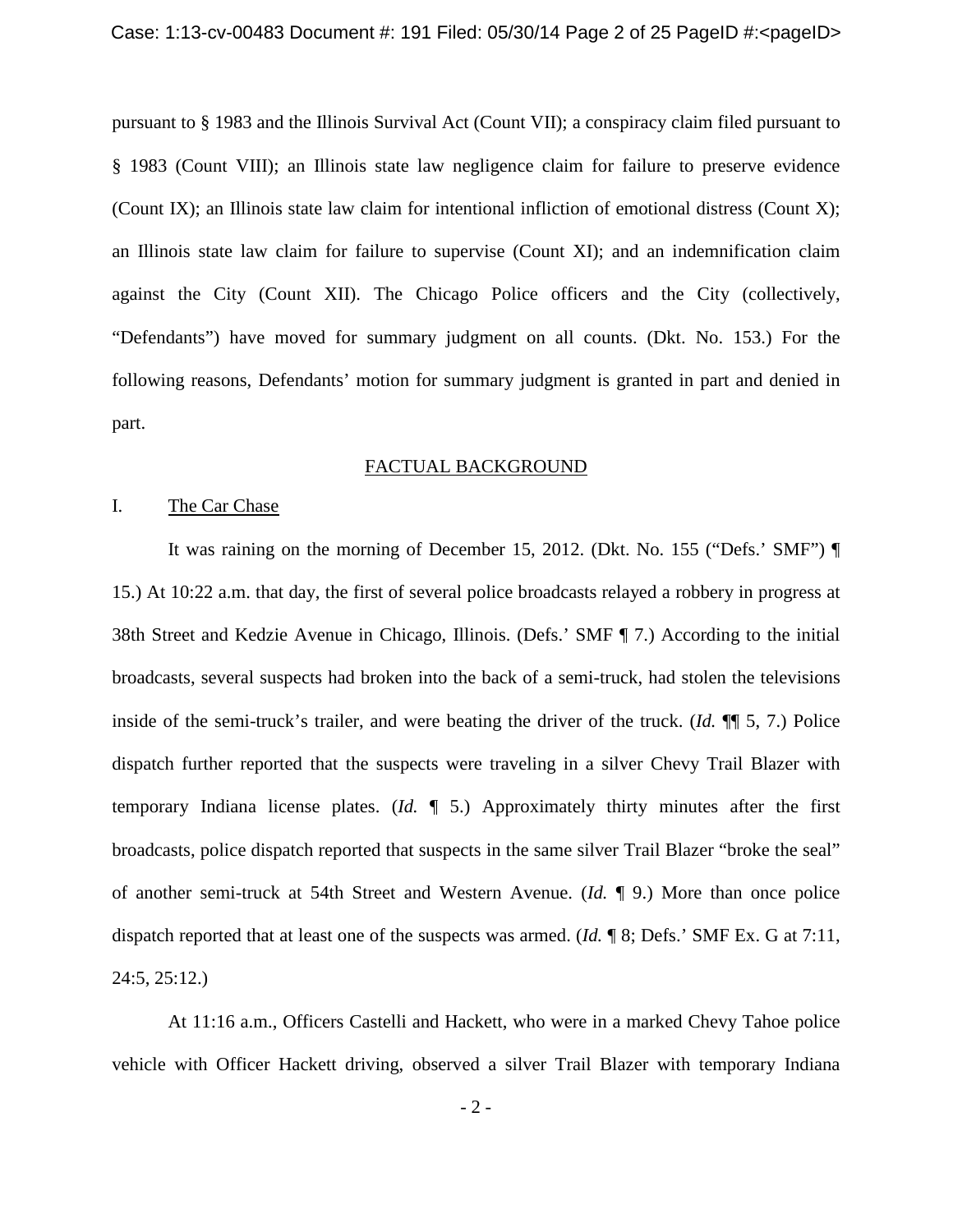plates at the intersection of 51st Street and Western Avenue. (Defs.' SMF ¶ 10-11.) When Officer Hackett "nosed up" to the Trail Blazer to perform a stop, the Trail Blazer turned southbound onto Western Avenue and fled from the officers. (*Id.* ¶ 11.) With their lights and siren activated, Officers Castelli and Hackett gave chase in their police vehicle as the Trail Blazer sped at a high speed down Western Avenue, running red lights, and weaving in and out of traffic. (*Id.* ¶ 12.) At the intersection of Garfield Boulevard and Ashland Avenue, the fleeing Trail Blazer swerved, spun 180 degrees, smashed into a lamppost, and stopped when it collided with a metal fence at a Phillips 66 gas station. (*Id.* ¶ 13.) The car chase lasted approximately one minute and thirty seconds and was captured by the video camera mounted on the dash board of the police vehicle. (Ex. H ("Dash Cam Video") at 00:00-01:30.)

### II. The Shooting

After the Trail Blazer crashed, four males jumped out of the Trail Blazer and fled on foot. (Defs.' SMF ¶ 14, Ex. I ("Gas Station Video") at 01:32-01:37.) Officer Hackett pulled into the gas station driveway two seconds later and struck Jamaal, who was the last suspect to exit the Trail Blazer. (Defs.' SMF ¶ 15; Gas Station Video at 01:36-01:40.) Officer Hackett testified at his deposition that he hit the brakes but "slid" into Jamaal because of the wet road conditions. (Defs.' SMF ¶ 15; Defs.' SMF Ex. C at 22:4-14.) Sharon Agee, who witnessed the incident, testified that it looked like the police vehicle was "trying to run [Jamaal] over to stop him from fleeing." (Dkt. No. 168 ("Pls.' Resp. to Defs.' SMF") ¶ 15; Pls.' Resp. to Defs.' SMF Ex. 3 at 101:22-24.) The video recordings of the incident do not confirm one account over the other. (Dash Cam Video at 01:36-01:41; Gas Station Video at 01:36-01:41.)

After Officers Castelli and Hackett left their vehicle, they observed Jamaal crawling out from underneath the front of their police vehicle. (*Id.* ¶ 17.) Officer Castelli's service weapon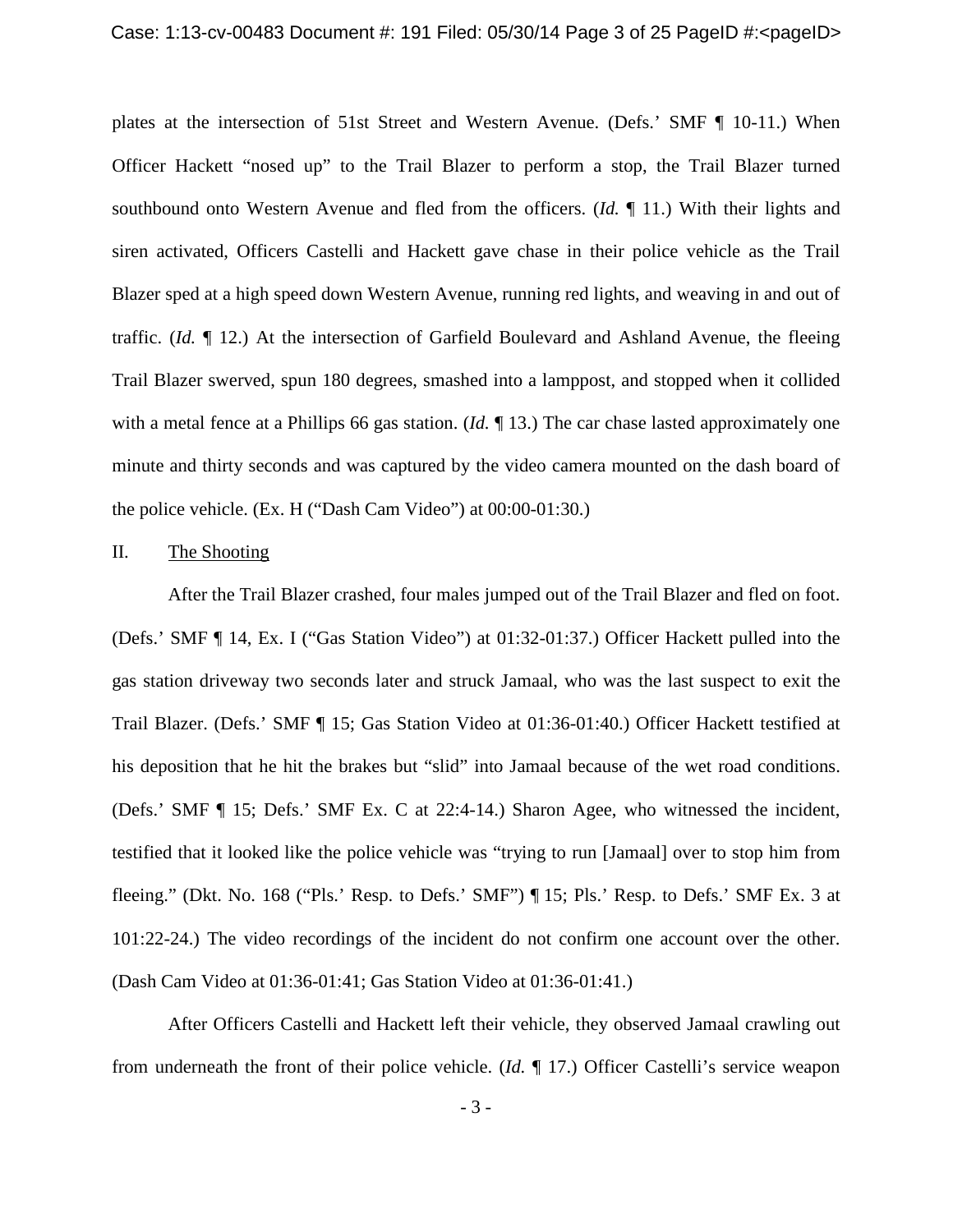was drawn. (*Id.* ¶ 16.) Officer Hackett attempted to place Jamaal, who was face down on the ground, in custody by handcuffing Jamaal's hands behind his back. (*Id.* ¶ 17; Defs.' SMF Ex. C at 24:23-25:10.) At the same time, Officer Castelli turned to visually locate the three fleeing suspects and reported on her radio the suspects' direction of flight. (Defs.' SMF ¶ 20; Dash Cam Video at 01:45-01:51.) When Officer Castelli turned back toward Officer Hackett, she saw that Officer Hackett had not yet successfully placed Jamaal in handcuffs. (Defs.' SMF ¶ 21; Dash Cam Video at 01:51-01:52.) Although Defendants contend Officer Castelli saw Officer Hackett in a "vulnerable position" and "losing the fight" with Jamaal, the video recording shows that Officer Hackett remained on top of Jamaal, who was face down on the ground. (Dash Cam Video at 01:51-01:52.) Officer Hackett testified that Jamaal "began to struggle a little bit." (Defs.' SMF Ex. C at 25:12.)

Officer Castelli attempted to holster her weapon to assist Officer Hackett in placing Jamaal in custody. (Dash Cam Video at 01:52-01:53.) As she did so, Jamaal stood up, flipping Officer Hackett over his back in the process. (Defs.' SMF ¶ 22; Dash Cam Video at 01:53-01:54.) Officer Hackett explained at his deposition that he "got too high on [Jamaal's] shoulders," which caused him to be flipped as Jamaal stood up. (Defs.' SMF Ex. C at 25:12-19.)

The parties dispute what happened next. Defendants contend that as Jamaal got off the ground, Officer Castelli saw what she believed to be a gun in Jamaal's right hand. (Defs.' SMF ¶ 25.) According to Defendants, both of Jamaal's arms were pointed in Officer Castelli's direction in a "C" formation, as evidenced by still photographs taken from the Dash Cam Video and Gas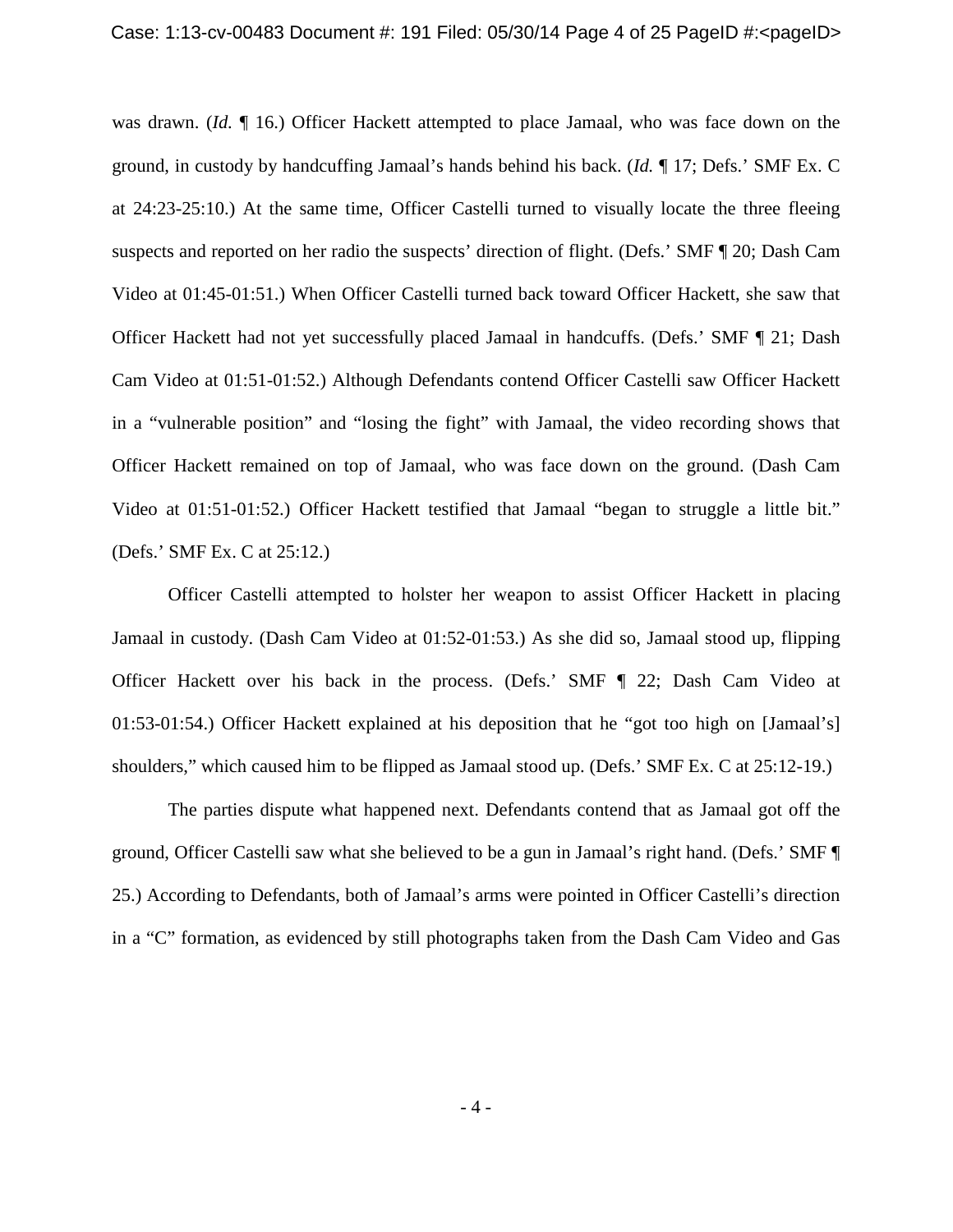Station Video.<sup>[1](#page-4-0)</sup> (*Id.* 1 26-27 (citing (Defs.' SMF Exs. L, M, and O).) Upon seeing the black metal object in Jamaal's right hand pointed in her direction, Defendants assert Officer Castelli shouted "gun, gun," redrew her weapon, and fired two shots in rapid succession. (Defs.' SMF ¶ 28.) The gunshots struck Jamaal in the left lateral hip and the back. (*Id.* ¶ 30.) Officer Castelli has repeatedly stated that she fired at Jamaal "in fear [for] [her] life and [her] partner's life." (*Id.* ¶ 29; Defs.' SMF Ex. B at 28:8-9; Pls.' Resp. to Defs.' SMF Ex. 4 ¶ 40, 75; Pls.' Resp. to Defs.' SMF Ex. 8 at 7.) Plaintiffs contend that Jamaal was not holding anything in his right hand, that Officer Castelli never shouted "gun, gun" before shooting, and that Officer Castelli fired at Jamaal solely to stop him from fleeing. (Pls.' Resp. to Defs.' SMF ¶ 25, 28, 29.)

The Dash Cam Video recording, viewed in the light most favorable to Plaintiffs, does not comport fully with Defendants' version of events. According to that video, Officer Castelli re-raised her service weapon (which was never shown to be fully holstered) immediately after Officer Hackett flipped over Jamaal's back. (Dash Cam Video Fr. 6822-6844.) As Jamaal stood up, he attempted to begin to flee away from Officers Castelli and Hackett. (*Id.* at Fr. 6840-6855.) Officer Castelli, with her service weapon in her right hand, grabbed Jamaal's left arm with her left hand. (*Id.* at Fr. 6850-6863.) As Officer Castelli grabbed Jamaal's left arm, she shot him at point blank range in the left lateral hip. (*Id.* at Fr. 6858-6861.) Jamaal continued to move away from Officer Castelli, either as a continuance of his original movement or from the force of Officer Castelli's first shot, and Officer Castelli was unable to maintain a grip on Jamaal's left

 $\overline{a}$ 

<span id="page-4-0"></span><sup>&</sup>lt;sup>1</sup> Two of Defendants' exhibits provided in support of this fact raise questions. Defendants' Exhibits L and M purport to be still photographs of frames 7276 and 7281 of the Dash Cam Video, both of which purportedly occur at time 2:01. The copy of the Dash Cam Video provided to the court, however, ends at frame 7226, which occurs at time 2:00. (*See* Dash Cam Video at 00:00-02:00.) The court requests that Defendants confirm that Exhibits L and M are simply labeled incorrectly and are not the result of an altered or faulty recording.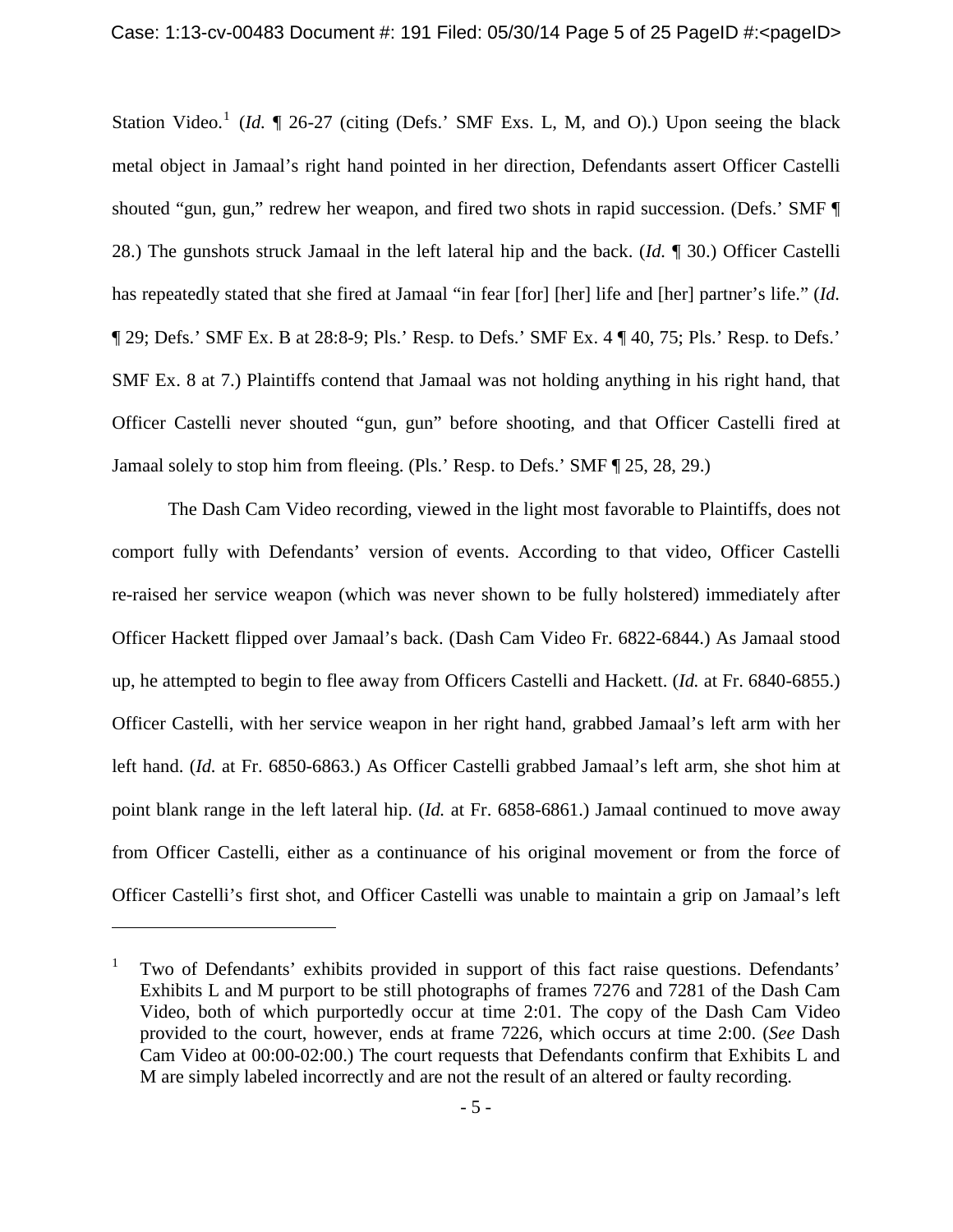arm. (*Id.* at 6865-6870.) Officer Castelli then fired her second shot into Jamaal's back, (*id.* at 6883-6888), from which he died. The Dash Cam Video shows Officer Castelli's pistol slide recoil after both shots. (*Id.*) Defendants' are correct that Defendants' Exhibit O, which is a still photograph of frame 3416 of the Zoomed Gas Station Surveillance Video, shows both of Jamaal's arms pointed toward Officer Castelli in a "C" formation. (Defs.' SMF Ex. O.) Defendants' Ex. O, however, is a still photograph of a time after Officer Castelli fired her first shot, and potentially her second shot into Jamaal's back.<sup>[2](#page-5-0)</sup>

Although the Dash Cam Video undercuts portions Defendants' version of events, it does not establish whether Jamaal was holding an object in his right hand or whether Officer Castelli shouted "gun, gun." James Porter, a witness, testified at his deposition that Jamaal had nothing in his hands when Officer Castelli shot him. (Defs.' SMF Ex. R at 83:5-9.) Cameron Parker, another witness, testified that Jamaal had nothing in his hand when he was "tussling" with Officer Hackett or when he got up to run away. (Defs.' SMF Ex. Q at 26:12-24, 27:1-4.) Officer Hackett did not testify that he noticed anything in Jamaal's hands when he attempted to handcuff Jamaal before the shooting. (Defs.' SMF Ex. C.) Finally, Sharon Agee, another witness on the scene, testified that Officer Castelli did not provide any verbal warnings to Jamaal before she shot him. (Pls.' Resp. to Defs.' SMF ¶ 16, Ex. 3 at 69:9-24, 72:2-3, 72:13-16.)

Dr. Andrienne Segovia, an assistant medical examiner with the Cook County Medical Examiner's Office, performed an autopsy after Jamaal's death and concluded that he died on December 15, 2012 as a result of the gunshot wounds inflicted by Officer Castelli. (Defs.' SMF Ex. P at 6:11-15, 13:22-23, 22: 4-5.)

 $\overline{a}$ 

<span id="page-5-0"></span><sup>&</sup>lt;sup>2</sup> Moreover, as discussed earlier, Jamaal's left arm was extended toward Officer Castelli because she grabbed it as he attempted to flee. (Dash Cam Video at Fr. 6850-6863.)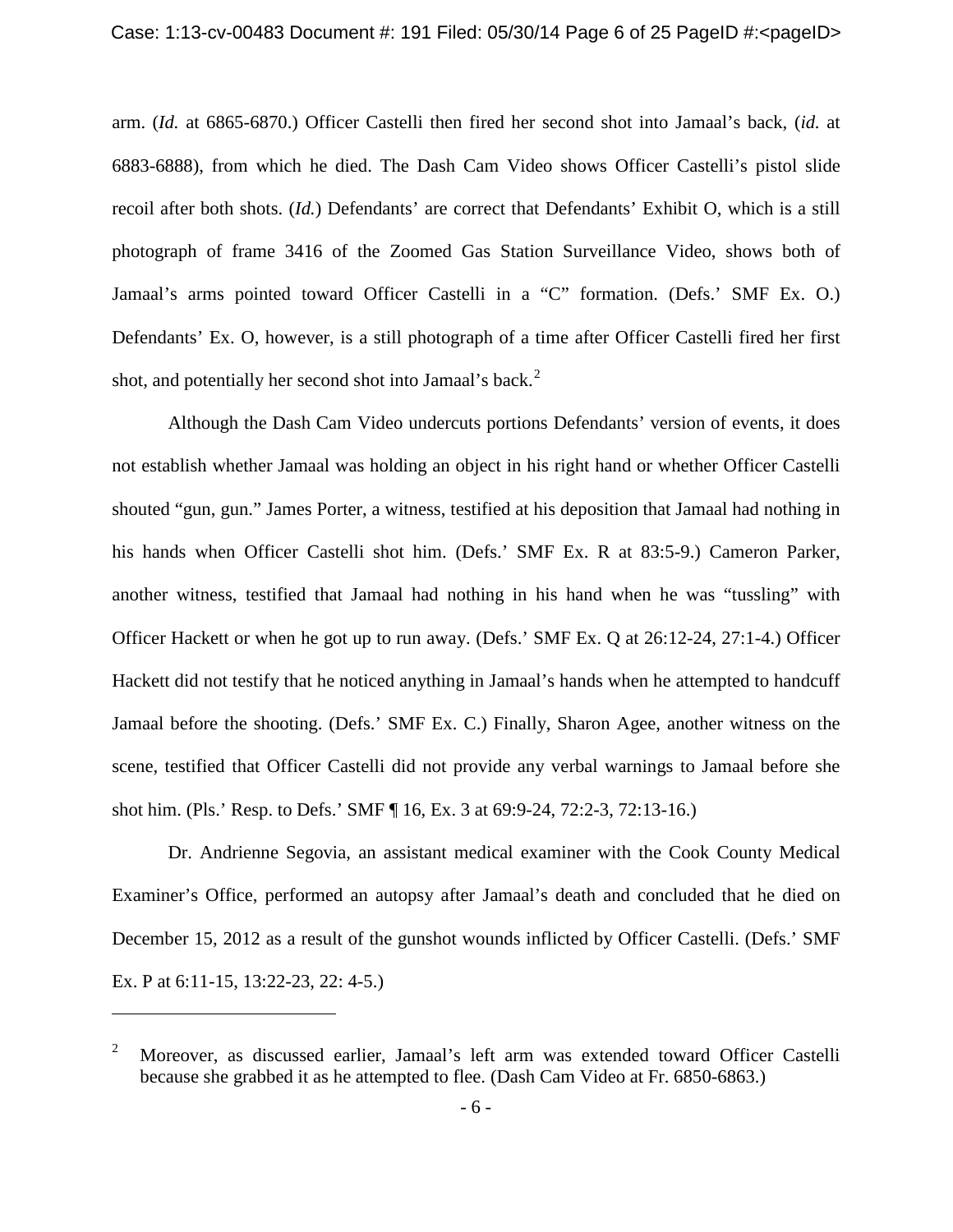## III. The Flashlight Recovery

After the shooting, Officers Hackett and Castelli attempted to secure Jamaal, who was lying on the ground. (Defs.' SMF ¶ 35; Zoomed Gas Station Surveillance Video at 01:55-02:09.) Officer Hackett placed Jamaal into a "bear hug" from behind and rolled both himself and Jamaal onto Officer Hackett's back. (Defs.' SMF ¶ 35; Zoomed Gas Station Surveillance Video at 02:09-02:20.) Officer Castelli stood bent over Jamaal and Officer Hackett. (Zoomed Gas Station Surveillance Video at 02:09-02:20.) Officer Christopher Miller ("Officer Miller") arrived at the scene and replaced Officer Castelli standing over Officer Hackett, who still had Jamaal on the ground in a "bear hug." (Defs.' SMF ¶ 37; Zoomed Gas Station Surveillance Video at 02:21-02:33.) Officer Miller testified that he searched Jamaal, who was on top of Officer Hackett facing upwards, but did not find anything. (Defs.' SMF Ex. T at 43:19-24.) Officers Hackett and Miller then rolled Jamaal onto his stomach and placed his hands in handcuffs behind his back. (*Id.* at 44:1-6; Zoomed Gas Station Surveillance Video at 02:33-02:44.) Officer Miller testified that he again searched Jamaal and did not find anything. (Defs.' SMF Ex. T at 44:6-7.)

Officer Miller testified that after he got up, he noticed a flashlight lying on the ground. (*Id.* at 44:7-9.) This was apparently not captured on any video recording of the incident. Detective Scott Reiff ("Detective Reiff"), who compiled the investigative report of the incident that day, reported that Officers Hackett and Castelli both told him that they discovered a metal flashlight underneath Jamaal. (Pls.' Resp. to Defs.' SMF Ex. 8 ("Incident Report") at 6-7.) Officers Bradley Loduca ("Officer Loduca") and Timothy Westbrooks ("Officer Westbrooks") arrived at the scene after Jamaal was lying on the ground with his hands cuffed behind his back. (Zoomed Gas Station Surveillance Video at 02:44-02:53.) Detective Reiff's Incident Report states that Officer Westbrooks told him that Jamaal was "clutching" to a flashlight in his right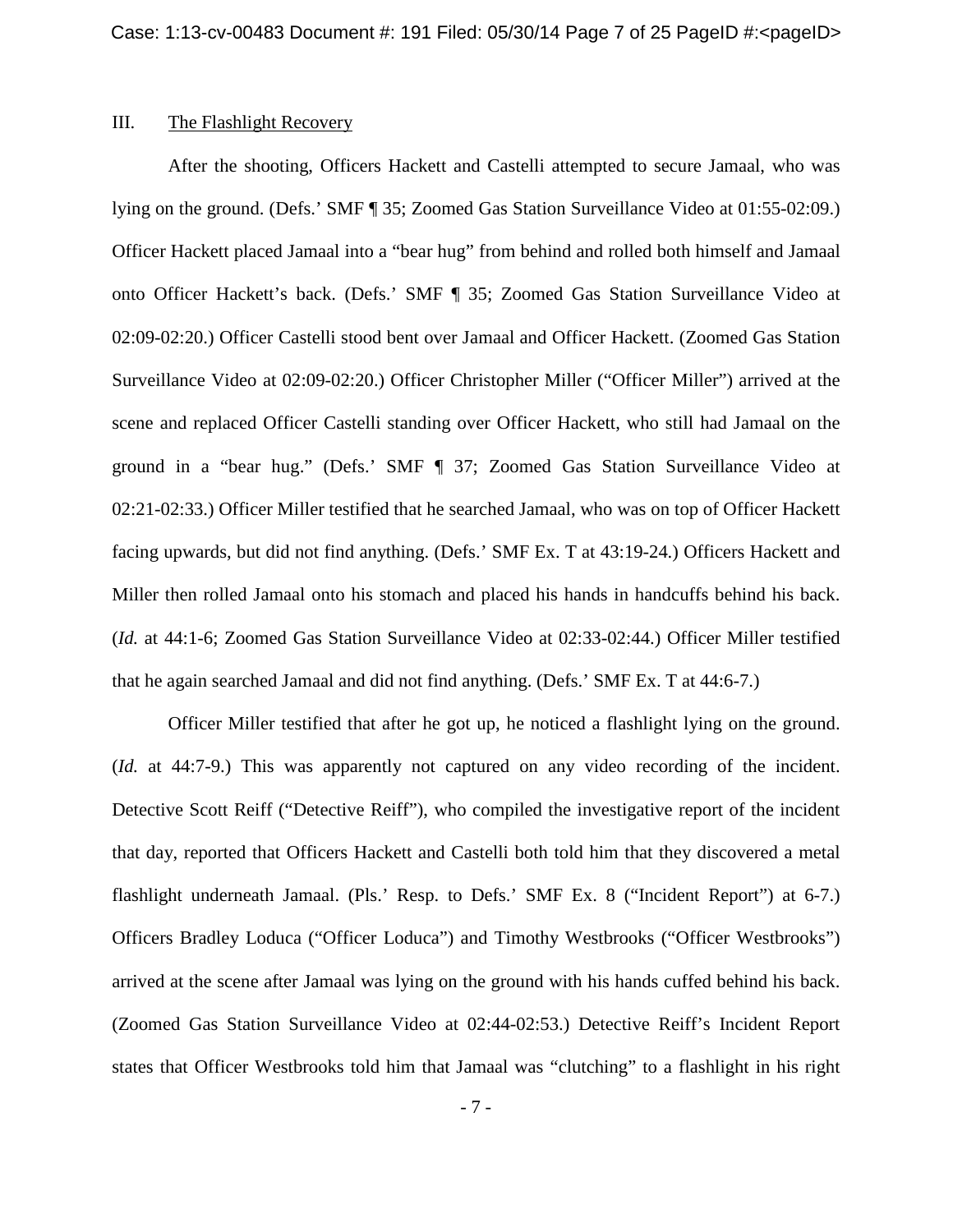hand. (Incident Report at 7.) The Incident Report states that Officer Loduca told Detective Reiff that Jamaal was "holding" a flashlight in his right hand. (*Id.*)

The parties agree that a flashlight was inventoried by the police as evidence. (Defs.' SMF ¶ 38.) Detective Reiff submitted an affidavit stating that he sent the flashlight to the Illinois State Police for testing on December 31, 2012. (Defs.' SMF Ex. V ¶ 9.) The Forensic Science Center at Chicago, which is a division of the Illinois State Police, received the flashlight on May 28, 2013. (Pls.' Resp. to Defs.' SMF Ex. 14.) Neither party can explain the delay, although Defendants speculate that the flashlight resided with the Illinois State Police between December 31, 2012 and May 28, 2013. (Dkt. No. 179 ("Defs.' Resp. to Pls.' SMF") ¶ 27.) Lisa Kelly, a forensic scientist employed by the Illinois State Police, concluded that Jamaal's DNA and another individual's DNA were on the flashlight. (Defs.' SMF ¶ 41; Defs.' SMF Ex. W at 60:22-24; Pls.' Resp. to Defs.' SMF ¶ 41.) Deborah McGarry, another forensic scientist employed by the Illinois State Police, did not find any fingerprints on the flashlight suitable for testing. (Pls.' Resp. to Defs.' SMF ¶ 28; Pls.' Resp. to Defs.' SMF Ex. 14.)

#### IV. The Post-Shooting Scene

After the shooting, a large, volatile crowd began to surround the scene and the officers on site requested additional police officers to secure the crime scene. (Defs.' SMF ¶ 43.) Commander Joseph Gorman ("Commander Gorman"), Sergeant Kevin Muth ("Sergeant Muth"), and Officer Terrence Norris ("Officer Norris") were among the officers who responded after the shooting to secure the crime scene. (*Id.* ¶ 44.) Moore, Jamaal's mother, and Smith, Jamaal's sister, each arrived at the scene at separate times after the shooting. (*Id.* ¶ 45.)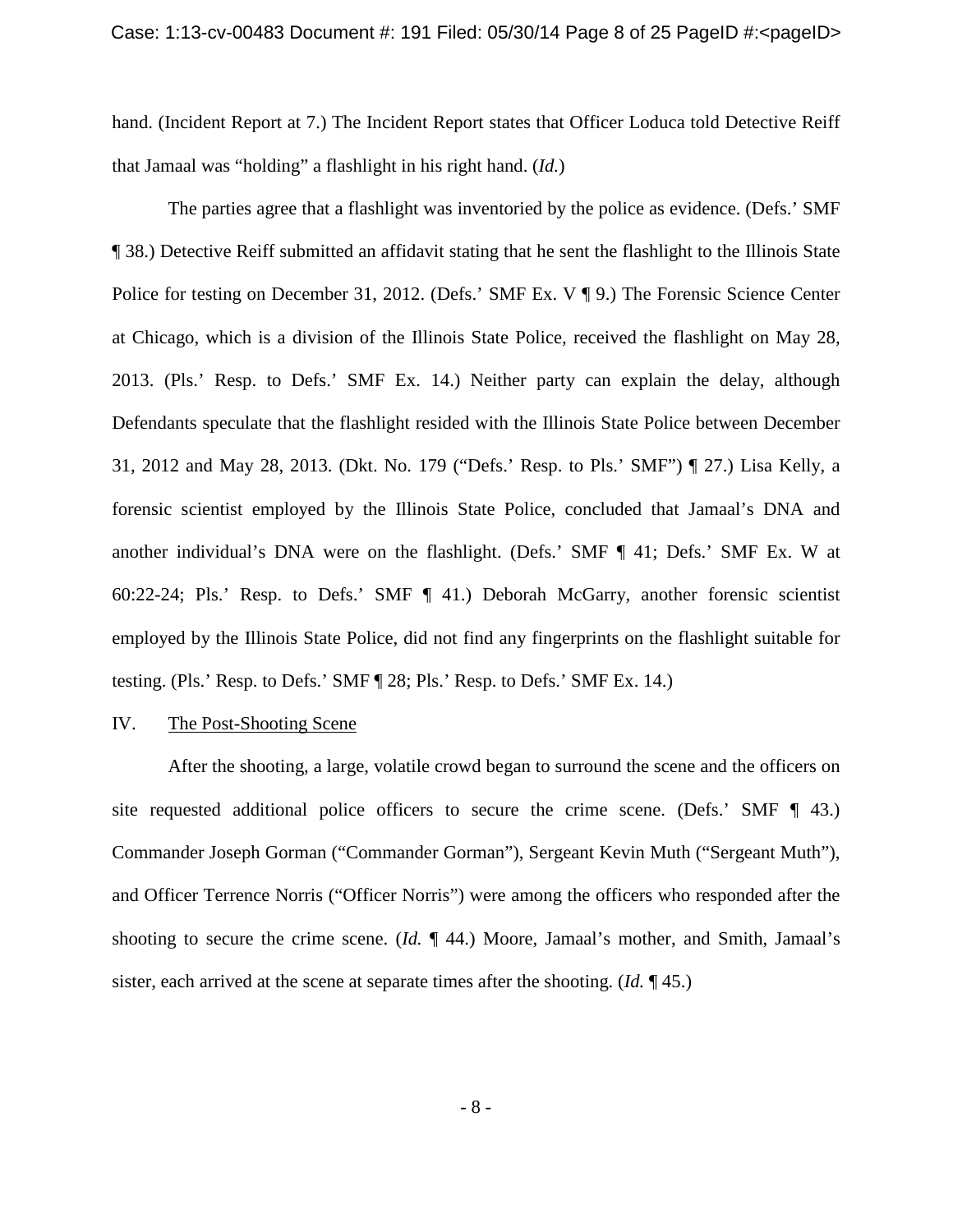### A. Jaceta Smith

When Smith arrived at the scene, she asked a police officer "What's going on, where's my brother?" to which the unidentified police officer laughed and said "just another nigger dead" and "get the fuck back." (Defs.' SMF ¶ 46.) Smith testified that Officer Norris laughed at her and said "why don't you niggers go spend that welfare check," "you niggers get up out of the street, you niggers," and "you niggers need to go find something better to do." (*Id.* ¶¶ 52-53.) Smith also testified that Officer Norris said he knew who Smith was, where she was from, and that he was going to "catch" her on the street. (*Id.* ¶ 54.) Smith contends that when she confronted Commander Gorman about Officer Norris's comments, he responded by telling her to "just move back." (*Id.* ¶ 57.) Officer Norris denies making any of the statements (*id.* ¶ 55) and Commander Gorman denies being confronted by Smith (*id.* ¶ 61).

Smith testified that she suffers from a feeling of isolation, inability to sleep, inability to function at work, constant headaches, and loss of appetite. (Defs.' SMF ¶¶ 76, 78.) She attributes these problems primarily to Jamaal's death, but feels that the derogatory and racist comments directed at her by the Chicago Police officers are also to blame. (*Id.* ¶ 78.) Smith ended a relationship with a man she was seeing after Jamaal's death. (Pls.' SMF ¶ 38.) Smith started a new job on January 3, 2013. (Defs.' Resp. to Pls.' SMF ¶ 39; Defs.' SMF Ex. CC 13:6-13.) Four days into the job, however, her boss asked to resign because he did not believe she was in "shape" to work because she was feeling the effects of her brother being killed less than one month earlier. (*Id.*) Smith searched on the Internet for free counseling services after Jamaal's death but could not find any. (Pls.' SMF ¶ 40.) She has not visited any counselor, psychologist, or psychiatrist since December 15, 2012. (Defs.' SMF ¶ 80.)

- 9 -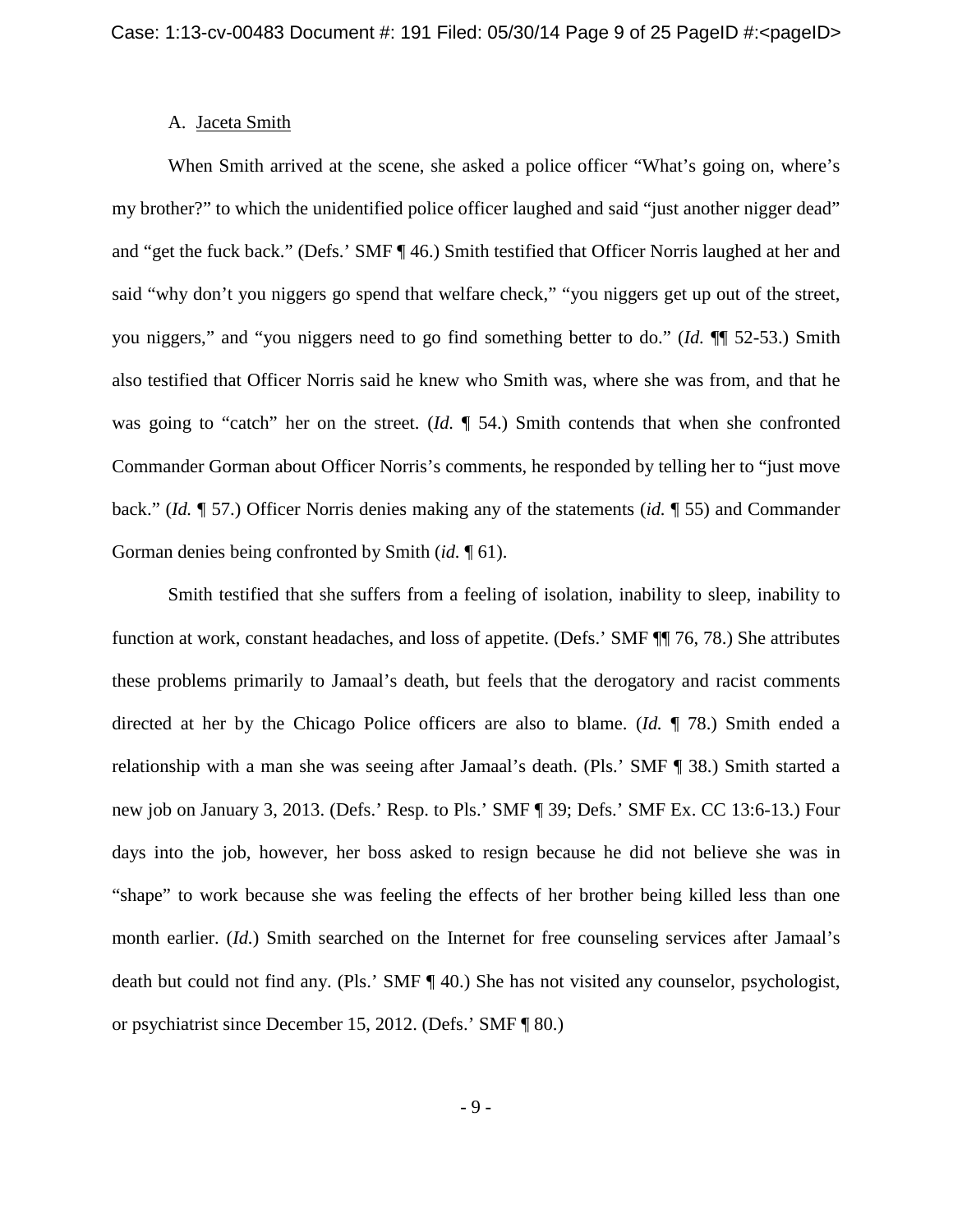### B. Gwendolyn Moore

Moore arrived at the scene separate from Smith. (Defs.' SMF ¶ 47.) She approached an unidentified officer to ask what happened and was told "just another nigger dead." (*Id.* ¶ 47.) Moore testified that Officer Norris, in the presence of Commander Gorman, said "you niggers ain't shit," "all you guys want to do is be on welfare," "you need to go and find you some jobs," "why don't ya'll go and find yourself some jobs." (*Id.* ¶ 52.) Moore testified that when she confronted Commander Gorman about Officer Norris's comments, he responded by saying "ma'am, let's just get to the sidewalk." (*Id.* ¶ 56.) Moore told Sergeant Muth "if you could shoot me right now, you'd do it," to which she claims Sergeant Muth replied "I'd shoot your fucking brains out." (*Id.* ¶ 58.) Moore testified that she confronted Commander Gorman about Sergeant Muth's comments but received no response. (*Id.*  $\P$  60.) Commander Gorman did, however, push the officers back. (*Id.*) Officer Norris and Sergeant Muth deny making any racist or derogatory comments to Moore (*id.* ¶¶ 55, 59); Commander Gorman denies that Moore complained to him about Officer Norris or Sergeant Muth (*id.* ¶ 61.)

Since the death of her son, Moore has experienced high levels of anxiety, insomnia, indecisiveness, and a loss of appetite. (Defs.' SMF ¶ 70.) Moore testified that her hair fell out as a result of the incident. (*Id.* ¶ 69.) She has taken time off work. (*Id.* ¶ 71.) On January 7, 2013, Moore was prescribed Lorazepam, an anxiety reducing drug, and Flexeril, a muscle relaxant. (Pls.' SMF ¶ 30.) Between January and May 2013, Moore saw Lois Mieszala ("Mieszala"), a licensed clinical social worker, for a number of counseling sessions. (*Id.* ¶ 31.) Mieszala diagnosed Moore with Post Traumatic Stress Disorder, bereavement, depression, and anxiety resulting from the "incident," which Mieszala described as the death of Moore's son. (Defs.' SMF ¶ 75; Defs.' SMF Ex. DD 23:1-2, 23:21-24:1.) In her deposition testimony, Mieszala did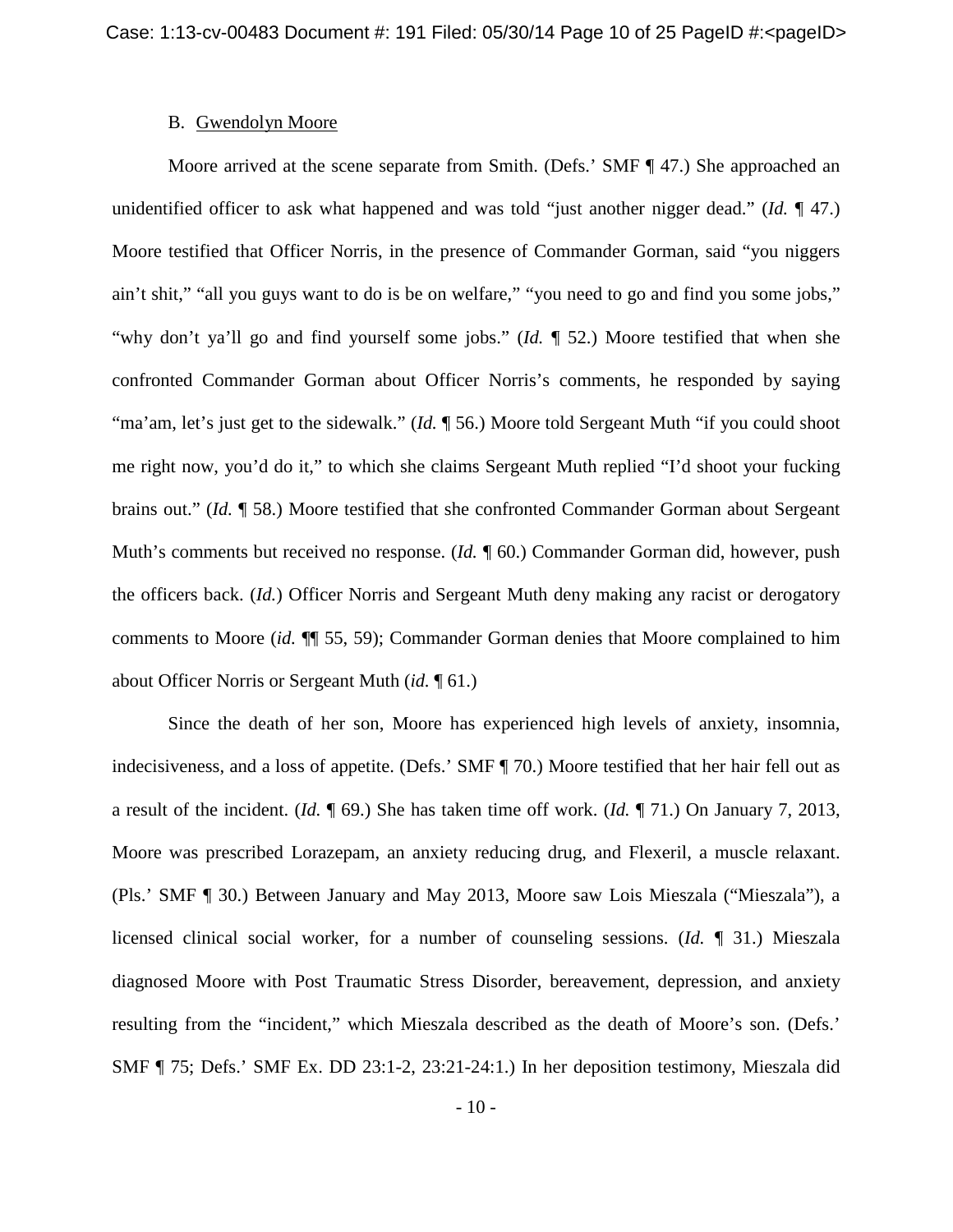not mention any discussion of the Chicago Police officers' comments to Moore after the shooting of her son. (Defs.' SMF ¶ 73; Defs.' SMF Ex. DD.)

#### C. Additional Evidence Recovery

The Chicago Police Department recovered the in-car Dash Cam Video and video surveillance from the gas station, which contained footage of events from approximately two minutes before the shooting until approximately four minutes after the shooting. (Defs.' SMF ¶ 42.) Detective Cullen Murphy, who collected the video surveillance from the gas station, decided to retrieve only the portion of the gas station surveillance video that captured the shooting and immediate aftermath. (Defs. SMF Ex. X at 47:19-23.) According to Plaintiffs' police procedures expert, Timothy Longo, the Chicago Police officers' failure to secure all video footage from the time of the vehicle crash to the release of the crime scene was a "departure from generally accepted practices." (Pls.' SMF ¶ 22; Pls. SMF Ex. 9 at ¶ 355.)

### LEGAL STANDARD

A grant of summary judgment is proper "if the movant shows that there is no genuine dispute as to any material fact and the movant is entitled to judgment as a matter of law." Fed. R. Civ. P. 56(a). The movant bears the initial responsibility of informing the court of the basis for its motion and identifying the evidence it believes demonstrates the absence of a genuine issue of material fact. *Celotex Corp.* v. *Catrett*, 477 U.S. 317, 323 (1986). "There is no genuine issue of material fact when no reasonable jury could find in favor of the nonmoving party." *Brewer* v. *Bd. of Trs. of the Univ. of Ill.*, 479 F.3d 908, 915 (7th Cir. 2007). When ruling on a motion for summary judgment, the court must consider the facts in the light most favorable to the nonmoving party, drawing all reasonable inferences in the nonmoving party's favor. *Woodruff* v. *Mason*, 542 F.3d 545, 550 (7th Cir. 2008). The court does not make credibility determinations or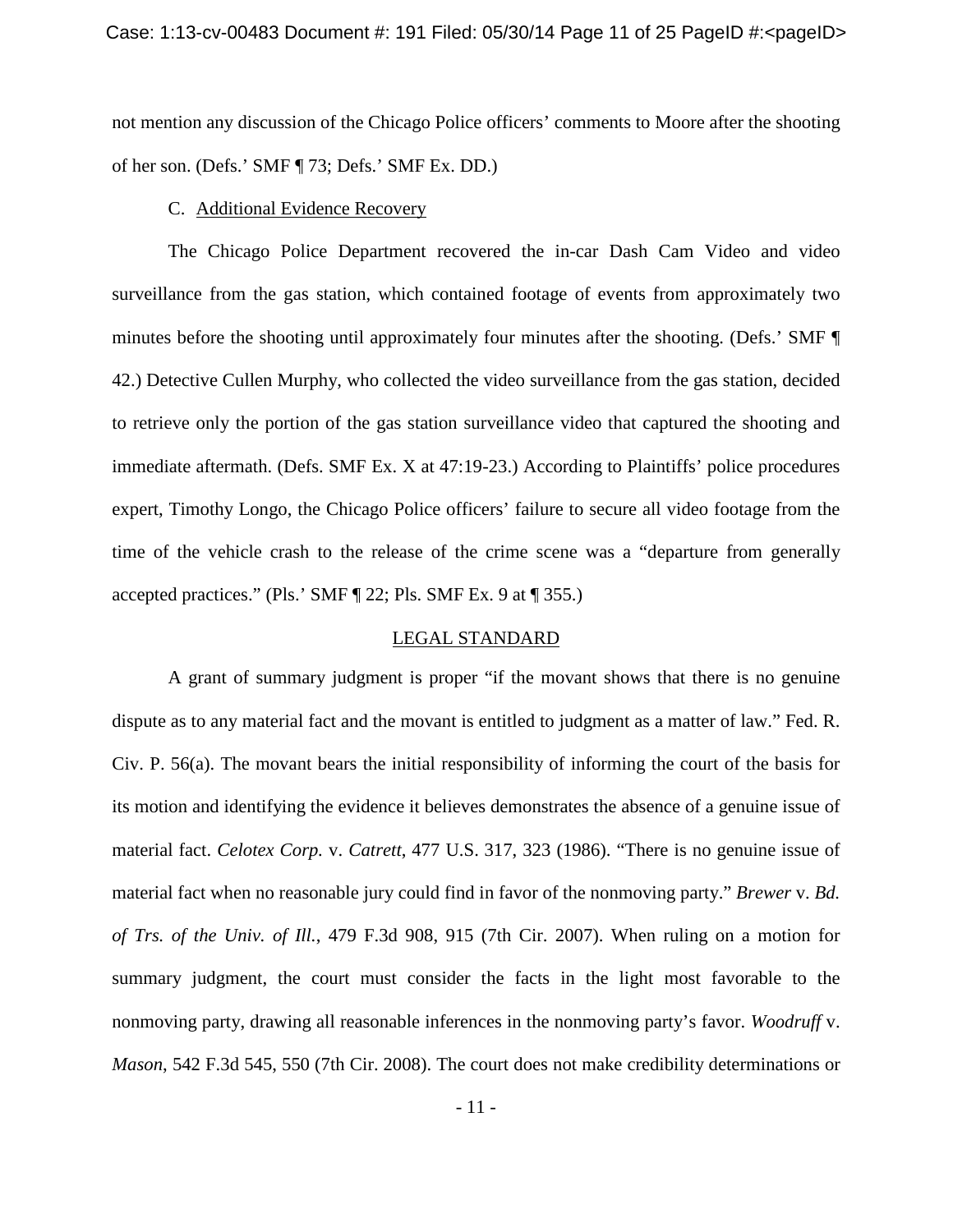weigh conflicting evidence. *McCann* v. *Iroquois Mem'l Hosp.*, 622 F.3d 745, 752 (7th Cir. 2010).

# ANALYSIS

# I. Excessive Force and Battery Claims (Counts I through VI)

As a preliminary matter, despite amending their complaint four times, Plaintiffs have failed to plead Counts I through VI properly. First, Plaintiffs improperly combine their federal and state law claims. (Am. Compl. ¶¶ 53-59, 70-72.) Second, Plaintiffs apparently misunderstand the distinction between the Illinois Wrongful Death Act ("Wrongful Death Act"), 740 ILCS 180/1, *et seq.* and the Illinois Survival Act ("Survival Act"), 755 ILCS 5/27-6. Heirs or the estate may sue on behalf of themselves under the Wrongful Death Act, while the estate may sue on behalf of the decedent under the Survival Act. All of Plaintiffs' claims, however, seek to recover on behalf of Jamaal and his heirs under both the Wrongful Death Act and the Survival Act. (Am. Compl. ¶¶ 53-78.)

Notwithstanding Plaintiffs' failure to plead their claims properly, Defendants addressed Plaintiffs' claims as if they were properly pled. (Defs.' Mem. at 3 n.2.) Because Counts I through VI all relate to the shooting incident and can be addressed together, the court will do so as well. The court construes Plaintiffs' excessive force and battery claims as follows: (1) Counts I and IV are construed as a single § 1983 claim against Officer Castelli for use of excessive force in violation of the Fourth and Fourteenth Amendments to the United States Constitution<sup>[3](#page-11-0)</sup>; (2) Count

 $\overline{a}$ 

<span id="page-11-0"></span><sup>3</sup> Both counts improperly seek to recover under the Wrongful Death Act or the Survival Act, and both counts improperly seek damages on behalf of Jamaal's heirs for the loss of society and companionship of Jamaal. *See Russ* v. *Watts*, 414 F.3d 783, 788-90 (7th Cir. 2005) (holding parents cannot recover under § 1983 for loss of society and companionship of Jamaal). The court construes Counts I and IV as a single § 1983 claim separate from Plaintiffs' state law claims.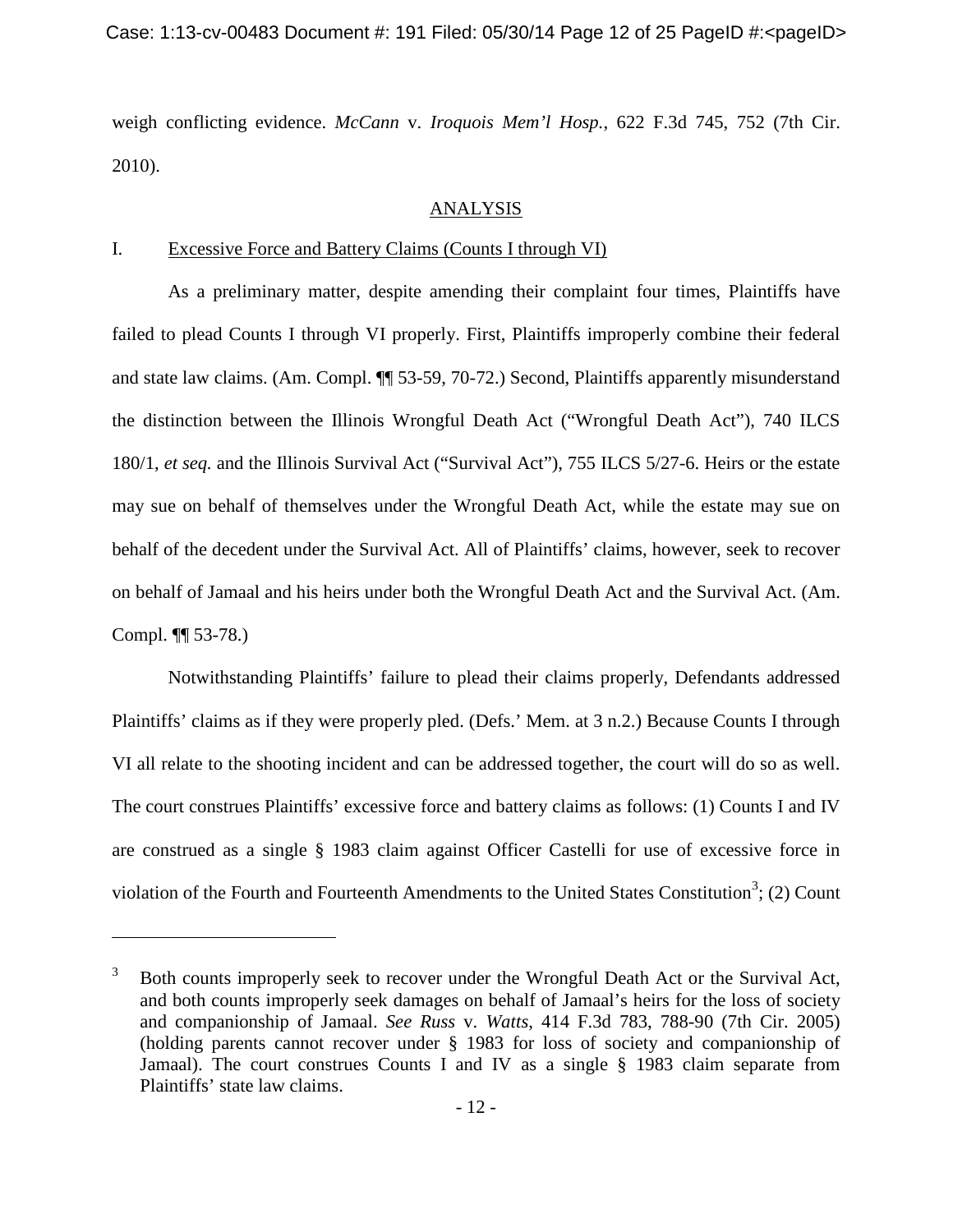II is a state law intentional battery claim filed against Officer Castelli under the Wrongful Death Act on behalf of Jamaal's heirs; (3) Count V is a state law intentional battery claim filed against Officer Castelli filed under the Survival Act on behalf of Jamaal; (4) Counts III and VI—which could have been filed as a single claim—are claims for *respondeat superior* against the City for the state law battery claims alleged against Officer Castelli.

Finally, Plaintiffs have suggested throughout this litigation that Officer Hackett intentionally hit Jamaal with his marked police vehicle and Plaintiffs have provided facts in support of that position. (*See* Pls.' Resp. to Defs.' SMF ¶ 15; Pls.' SMF ¶ 15.) Federal Rule of Civil Procedure 15 allows amendment to the pleadings as a case progresses and changes, including when necessary to conform to the evidence. *See Walton* v. *Jennings Community Hosp., Inc.*, 875 F.2d 1317, 1320, n.3 (7th Cir. 1989) (citing Fed. R. Civ. P. 15). If Plaintiffs decide to amend their Fourth Amended Complaint to include an excessive force claim against Officer Hackett, they are free to do so.

#### A. Plaintiffs' Excessive Force Claims

Plaintiffs' § 1983 claim is based on an alleged violation of Jamaal's Fourth Amendment right to be free from unreasonable seizures. A police officer's use of deadly force constitutes a seizure within the meaning of the Fourth Amendment and therefore must reasonable. *See Tennessee* v. *Garner*, 471 U.S. 1, 7 (1985). In *Garner*, the Supreme Court articulated the principles for determining whether the use of deadly force is reasonable under the Fourth Amendment:

Where the officer has probable cause to believe that the suspect poses a threat of serious physical harm, either to the officer or to others, it is not constitutionally unreasonable to prevent escape by using deadly force. Thus, if the suspect threatens the officer with a weapon or there is probable cause to believe that he has committed a crime involving the infliction or threatened infliction of serious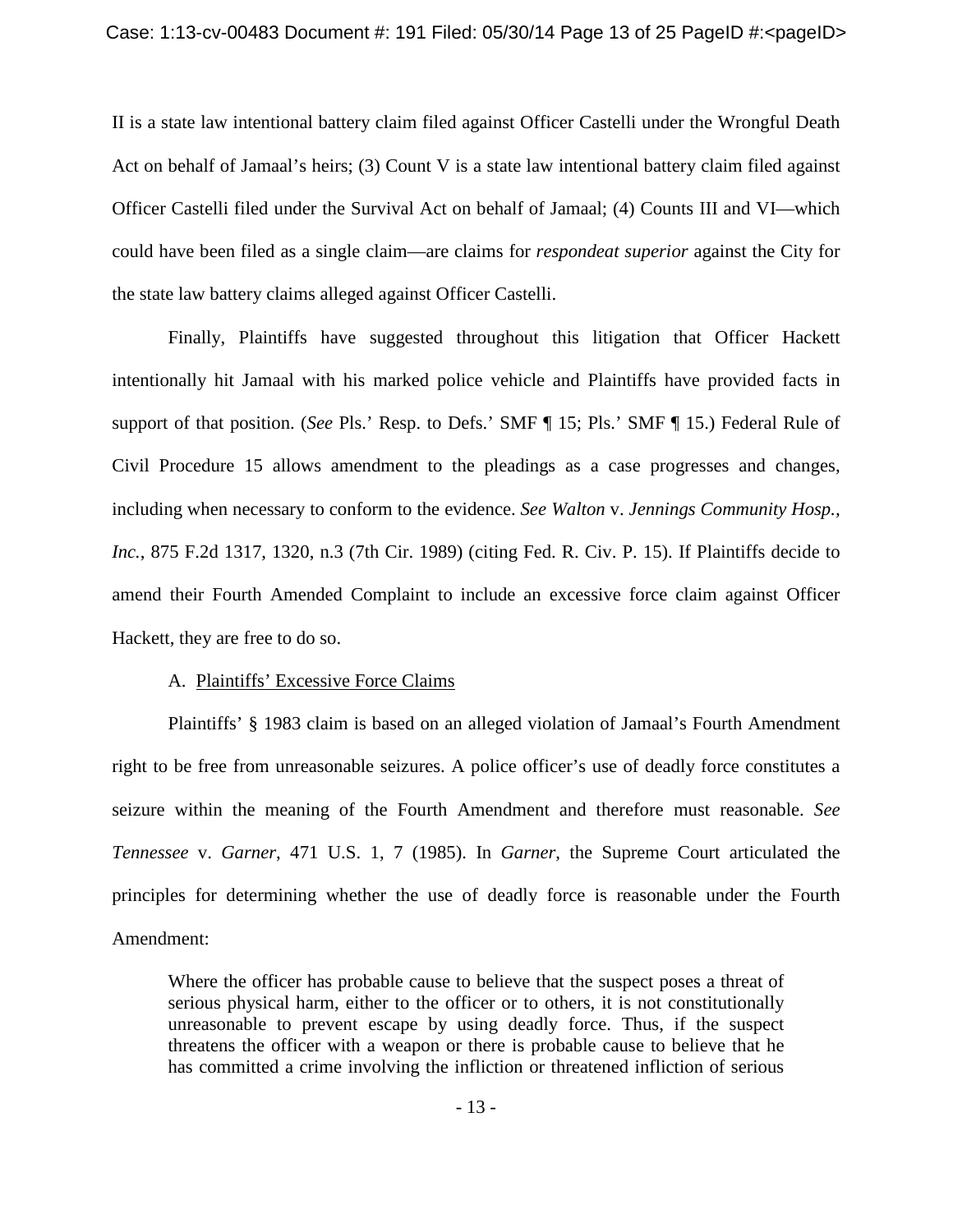physical harm, deadly force may be used if necessary to prevent escape, and if, where feasible, some warning has been given.

*Garner*, 471 U.S. at 11-12. The court evaluates claims of excessive force under an objective reasonableness standard, which means that the court must ask "whether the officer's actions are 'objectively reasonable' in light of the facts and circumstances confronting him, without regard to his underlying intent or motivation." *Graham* v. *O'Connor*, 490 U.S*.* 386, 388-97 (1989). Situations which may seem "tame in hindsight" may have been "uncertain and potentially dangerous at the time." *Stepan* v. *City of Evanston*, No. 91 C 6713, 1993 WL 210534, \*3 (N.D. Ill. June 11, 1993) (Holderman, J.).

Defendants first argue that Officer Castelli's use of deadly force was reasonable because she believed that Jamaal threatened her and her partner's life with a weapon. Although "the *Graham* reasonableness inquiry nearly always requires a jury to sift through disputed factual contentions," *Abdullah* v. *City of Madison*, 423 F.3d 763, 773 (7th Cir. 2005), the Seventh Circuit has held that where the suspect threatens the officer with a weapon, "the risk of serious physical harm to the officer has been established." *Scott* v. *Edinburg*, 346 F.3d 752, 756 (citing *Bell* v. *Irwin*, 321 F.3d 637, 639 (7th Cir. 2003)). Defendants claim that Jamaal committed a violent aggravated battery of Officer Hackett, pointed both of his arms in Officer Castelli's direction, and had an object in his hand that Officer Castelli believed to be a gun. (*Id.* at 4.) Notwithstanding Defendants' assertion that "there are no material factual disputes about [Officer] Castelli's use of force," (Dkt. No. 178 ("Defs.' Reply") at 2), each of the foregoing facts is disputed. First, Officer Hackett testified that because he was too high on Jamaal's shoulders, he "got flipped" when Jamaal attempted to stand up (Defs.' SMF Ex. C at 25:12-19); a reasonable jury could find that Jamaal did not commit an aggravated battery. Second, the Dash Cam Video shows that Jamaal's left arm was pointed at Castelli only because she grabbed it, and - 14 -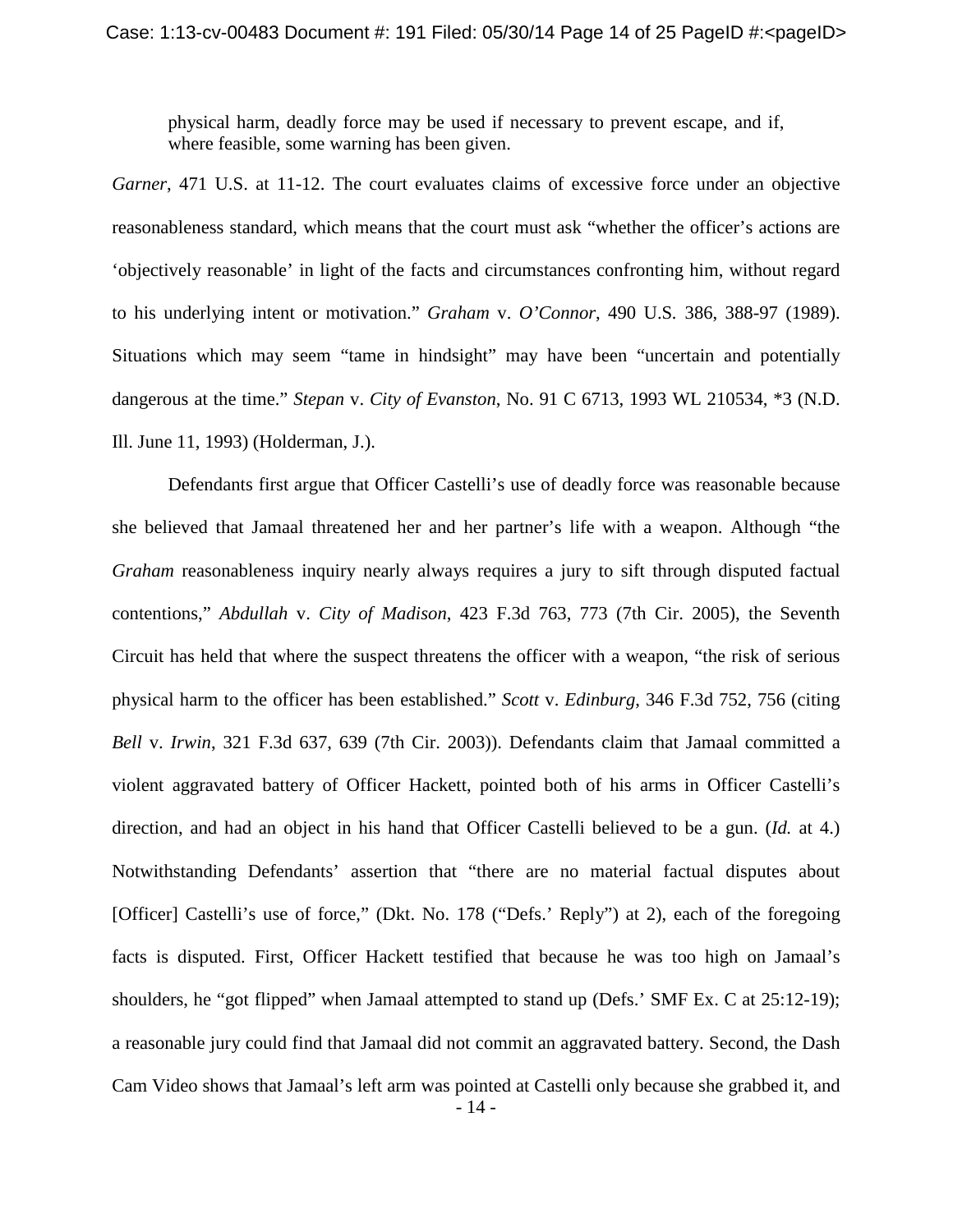the Gas Station Surveillance Video shows that his right arm was pointed at Officer Castelli only after she fired her first shot. Third, although Officer Castelli testified that Jamaal had an object in his right hand, two witnesses testified that Jamaal had nothing in his right hand when he was shot. At the summary judgment phase, the court must view the evidence in the light most favorable to the opposing party and does not make credibility determinations or weigh conflicting evidence. *See, e.g.*, *Tolan* v. *Cotton*, 134 S. Ct. 1861, 1866 (2014) (internal citations omitted).

Defendants next argue, in the alternative, that Officer Castelli's use of deadly force was necessary to prevent Jamaal's escape. (Defs.' Mem. at 5.) According to the Supreme Court, the use of deadly force is unreasonable if intended merely to prevent a felon's escape. *Garner*, 471 U.S. at 11-12; *see also Ford* v. *Childers*, 855 F.2d 1271, 1276 (7th Cir. 1988) ("[T]he firing of a weapon must never become an automatic response to the law enforcement officer when attempting to capture a fleeing felon.") If, however, the officer has probable cause to believe that the subject has committed a crime involving the infliction of serious harm, "deadly force may be used if necessary to prevent escape, and if, where feasible, some warning has been given." *Garner*, 471 U.S. at 11-12. Because probable cause "turns on the assessment of probabilities in particular factual contexts . . . it is usually a jury question." *Ford*, 855 F.2d at 1275 (internal citations omitted). If the material facts are not disputed, a court may find probable cause as a matter of law. *See Maxwell* v. *City of Indianapolis*, 998 F.2d 431, 434 (7th Cir. 1993).

Defendants have presented facts that might establish that Officer Castelli had probable cause to believe that Jamaal had committed a violent crime. But Defendants have presented no facts purporting to show that Jamaal was, in fact, attempting to escape when Officer Castelli fired her weapon. Officers Castelli and Hackett have repeatedly stated that Officer Castelli fired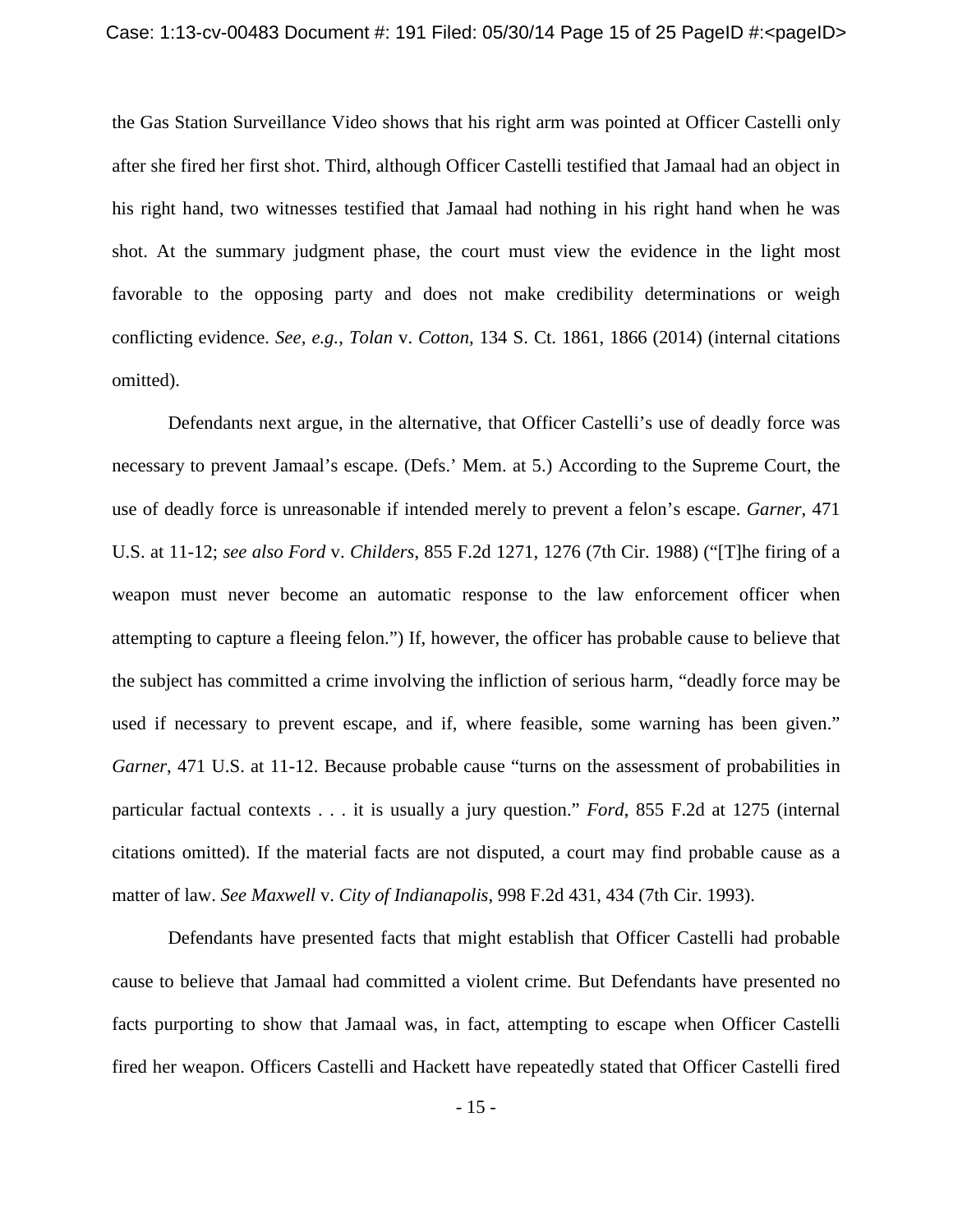her weapon because she believed Jamaal had a gun and she "fear[ed] [for] [her] life and [her] partner's life." (Defs.' SMF Ex. B at 28:5-13; Defs.' SMF Ex. C at 27:7-13; Pls.' SMF Ex. 4 ¶¶ 40, 75; Pls.' SMF Ex. 8 at 6-7.) Officer Castelli has never provided any other basis for using deadly force. (Pls.' SMF ¶ 14.) Defendants' own Statement of Uncontested Facts portrays Jamaal as an armed aggressor, pointing both of his arms at Officer Castelli, at the time he was shot; it does state that Jamaal attempted to flee after freeing himself from Officer Hackett. (Defs. SMF ¶¶ 24-30.) Defendants cannot credibly claim that deadly force was *necessary* to prevent Jamaal from escaping while simultaneously denying that Officer Castelli shot Jamaal to prevent his escape.

Defendants finally argue that Officer Castelli is entitled to qualified immunity on Plaintiffs' excessive force claims. Defendants rest their defense on the second prong of the qualified immunity analysis, which requires the court to ask whether the right in question was "clearly established" at the time of the alleged violation. *Pearson* v. *Callahan*, 555 U.S. 223, 231 (2009) (quoting *Harlow* v. *Fitzgerald*, 457 U.S. 800, 818 (1982)). Defendants assert that a reasonable officer standing in Officer Castelli's position "could have believed, based upon the specific facts confronting her, the use of deadly force was permissible." (Defs.' Mem. at 7.) Although qualified immunity is an entitlement not to stand trial, the general rule of summary judgment still applies: "courts may not resolve genuine disputes of fact in favor of the party seeking summary judgment." *Tolan*, 134 S. Ct. at 1866. As discussed at length above, Officer Castelli's sole basis for using deadly force—Jamaal's possession of an object she believed to be a gun—is in hot dispute. Absent Jamaal's possession of an object, this case does not fall in the "hazy border between excessive and acceptable force"; a reasonable officer in Officer Castelli's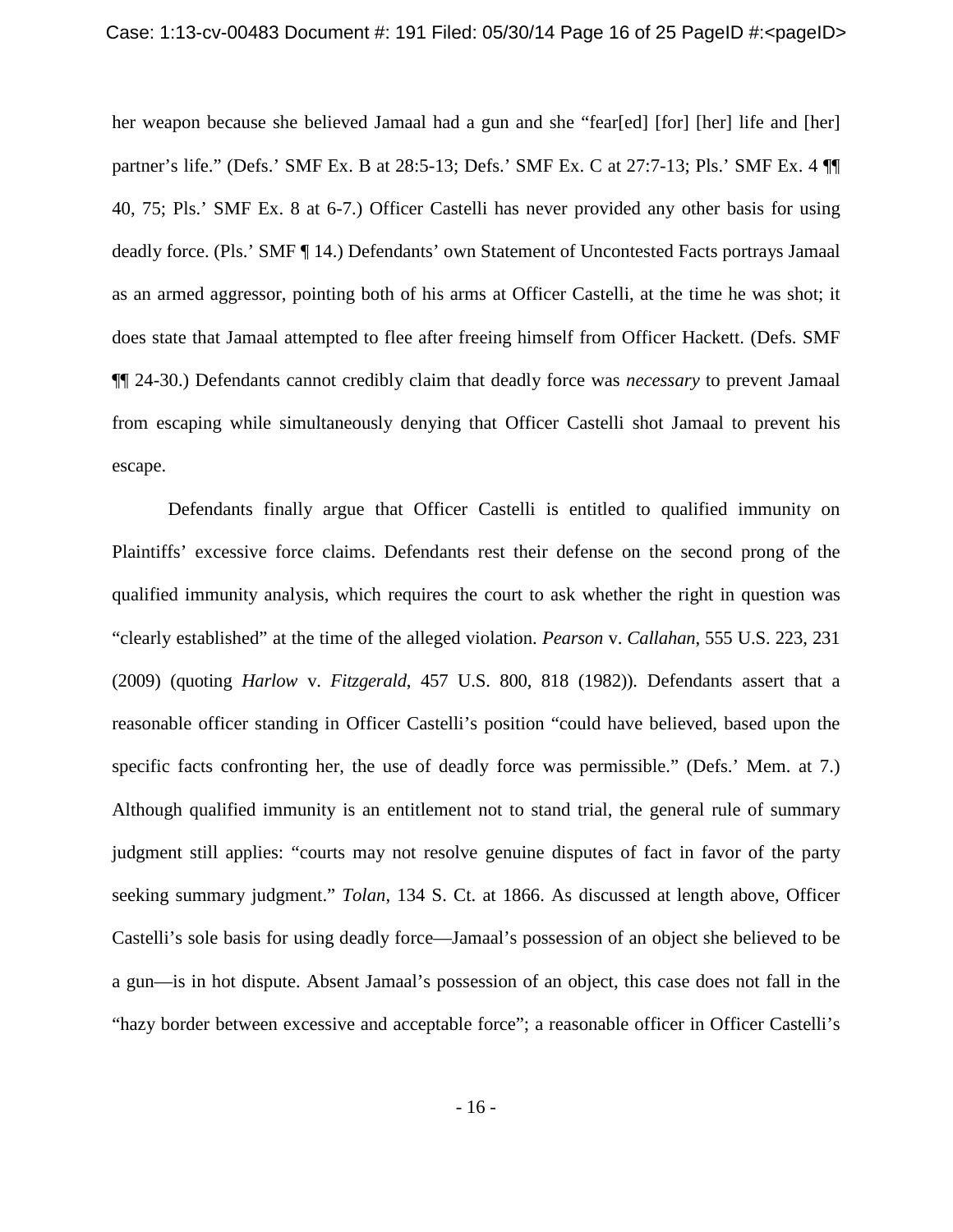position would have understood the use of deadly force to be excessive.[4](#page-16-0) *See Brosseau* v. *Hagen*, 543 U.S. 194, 201 (2004) (citing *Saucier* v. *Katz*, 533 U.S. 194, 206 (2001)). "[I]f the parties [are] disputing who did what, when, any question of qualified immunity [must] wait until those fact issues [are] resolved." *Meyer* v. *Robinson*, 992 F.2d 734, 737 (7th Cir. 1993). Accordingly, because the question of immunity rests on a disputed fact, the court cannot grant summary judgment in Defendants' favor on the basis of qualified immunity.

# B. Plaintiffs' State Law Claims

 $\overline{a}$ 

Defendants' contend that the Illinois Local Governmental and Governmental Employees Tort Immunity Act ("Illinois Tort Immunity Act") shields Officer Castelli from liability on Plaintiffs' state law battery claims. The Illinois Tort Immunity Act provides as follows: "A public employee is not liable for his act or omission in the execution or enforcement of any law unless such act or omission constitutes willful and wanton conduct." 745 ILCS 10/2-202. Because summary judgment is not proper on Defendants' qualified immunity defense, summary judgment is similarly improper on Plaintiffs' state law battery claims under the Wrongful Death Act and the Survival Act. *See Estate of Palma* v. *Edwards*, No. 99 C 4896, 2001 WL 1104716, \*4 (N.D. Ill. 2001) (Guzman, J.) (citing Chlopek v. *Jarmusz*, 877 F. Supp. 1189, 1197 (N.D. Ill. 1995) (Norgle, J.)). Moreover, summary judgment is inappropriate for the claims against the City

<span id="page-16-0"></span><sup>&</sup>lt;sup>4</sup> The court cannot consider whether a reasonable officer would have understood deadly force to be acceptable to prevent Jamaal from escaping because Defendants do not contend that Officer Castelli shot Jamaal to prevent him from escaping. Defendants also do not argue that Officer Hackett's running over Jamaal with the marked police vehicle was to prevent Jamaal from escaping. Because the court must draw all inferences at this point in Plaintiffs' favor, the court at this stage of the litigation must infer that Officer Hackett's driving his marked police vehicle as he did was not done to prevent Jamaal's escape.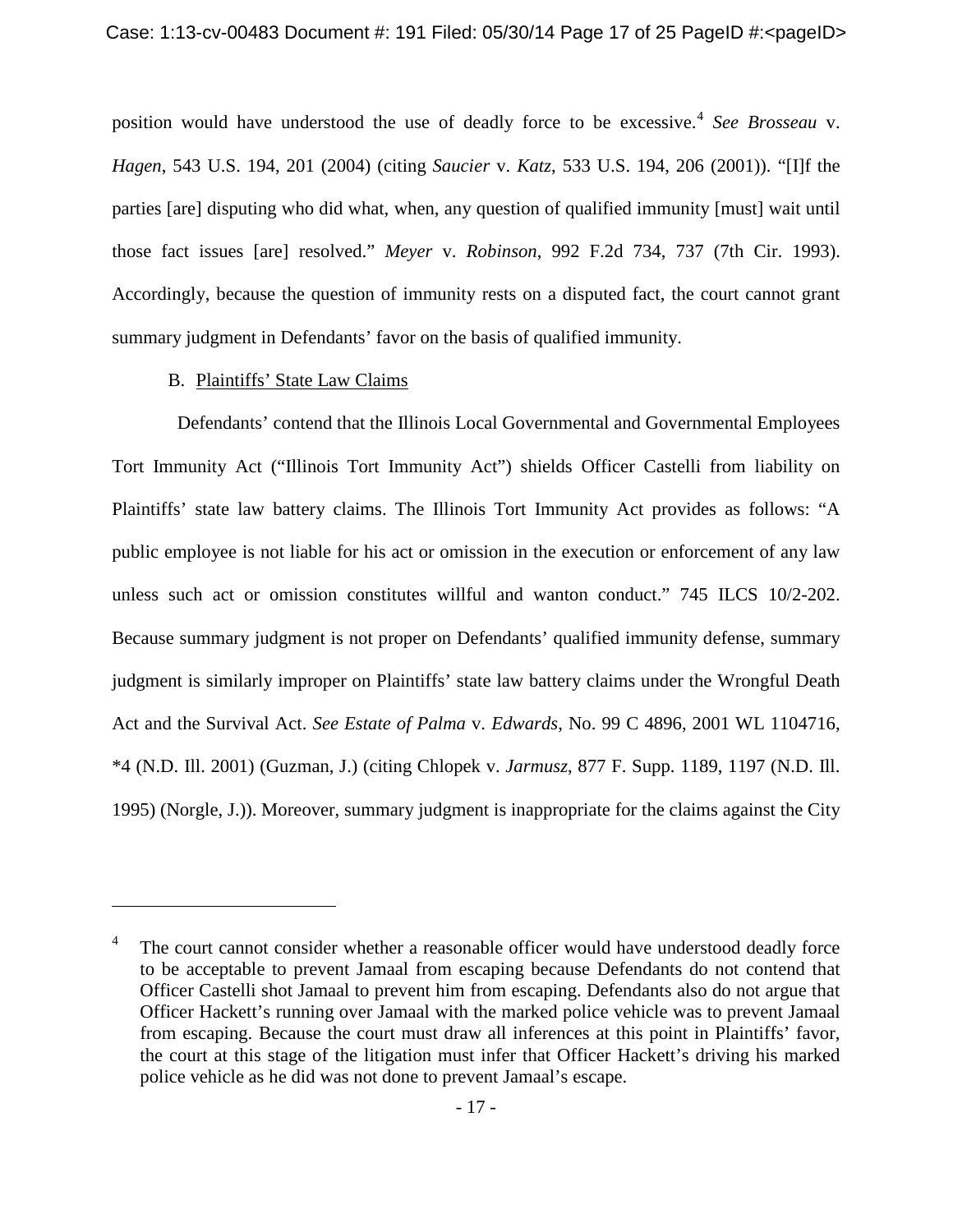because it is still possible for a jury to find the City liable under the doctrine of *respondeat superior*.

For the reasons stated above, Defendants' motion for summary judgment on Counts I through VI of Plaintiffs' Fourth Amended Complaint is denied.

#### II. § 1983 Failure to Intervene (Count VII)

In Count VII, Plaintiffs allege that Officers Castelli, Hackett, Gonzalez, Muth, Norris, and Commander Gorman violated § 1983 by failing to intervene to prevent Officer Castelli's use of deadly force in violation of the Fourth Amendment. (Am. Compl. ¶¶ 79-85.) Plaintiffs have provided no facts showing that any officer "had a realistic opportunity to intervene to prevent the harm from occurring." *Yang* v. *Hardin*, 37 F.3d 282, 285 (7th Cir. 1994). The evidence from the Dash Cam Video clearly shows that Officer Hackett, the only officer on the scene when Jamaal was shot, was on his back after recently being flipped by Jamaal. In their response, and without explanation, Plaintiffs attempt to voluntarily dismiss Count VII.

Because Defendants have filed a motion for summary judgment, Plaintiffs may dismiss Count VII "only by court order, on terms that the court considers proper." Fed. R. Civ. P. 41(a)(2). Dismissal of a claim under Rule 41(a)(2) is within the sound discretion of the district court. *Kovaliv* v. *DEC Int'l, Inc.*, 855 F.2d 471, 471 (7th Cir. 1988). Here, Plaintiffs included their § 1983 claim in their first complaint (Dkt. No. 1 ¶¶ 34-35) and each of their subsequent four complaints (Dkt. Nos. 6, 28, 108, 126). Plaintiffs provide no explanation for why they have included the failure to intervene claim—which is clearly undermined by the video evidence—in each amended complaint or why now, at the summary judgment stage of this litigation, they have chosen to drop it. Accordingly, the court denies Plaintiffs' request to voluntarily dismiss Count VII and grants Defendants' motion for summary judgment on Count VII.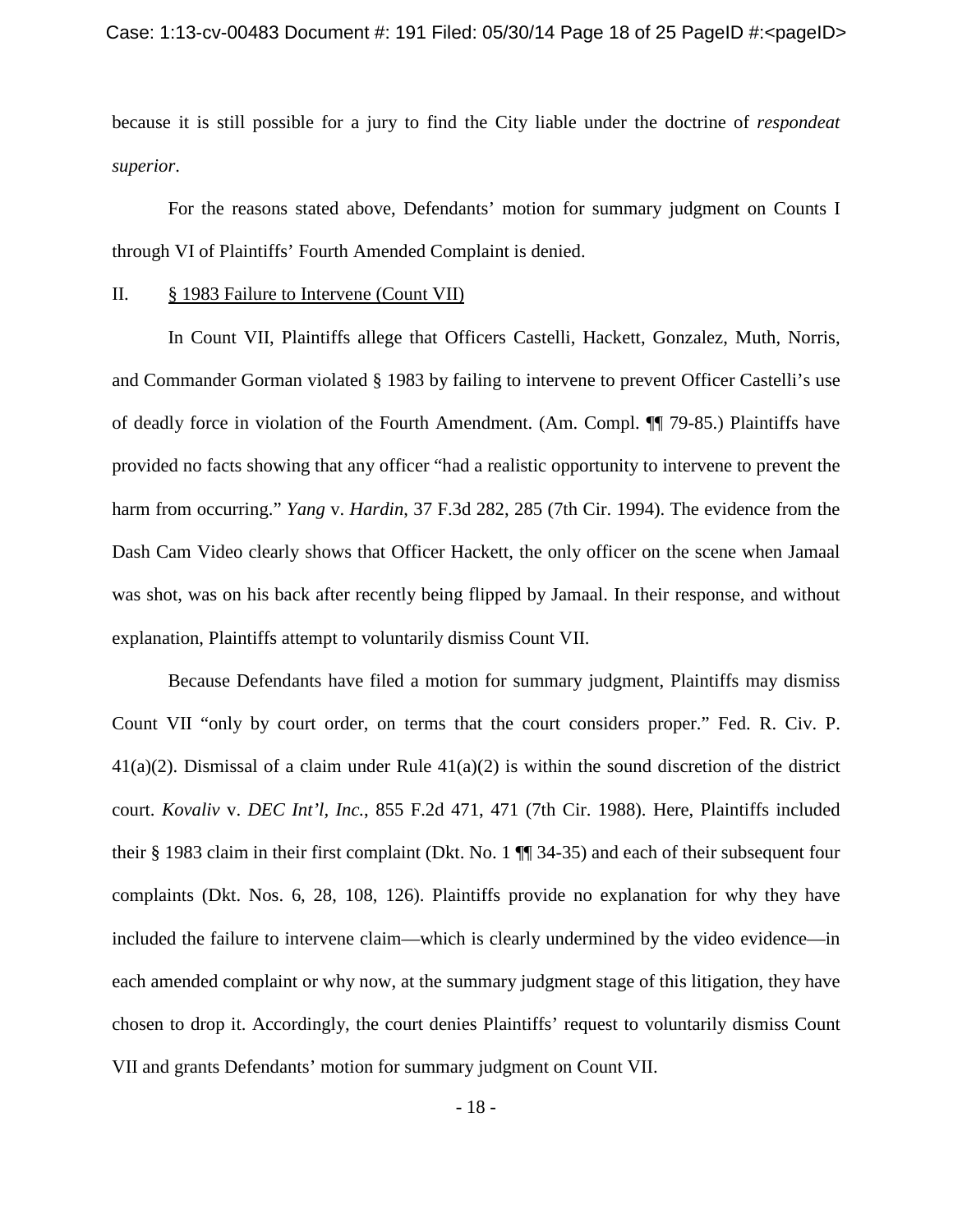# III. Civil Conspiracy (Count VIII)

 $\overline{a}$ 

In Count VIII, Plaintiffs allege that the City, Detective Reiff, Officers Hackett and Castelli, and other unknown police officers conspired to create false statements, reports, and evidence that Officer Castelli suspected Jamaal had a weapon in his possession when she shot and killed him.<sup>[5](#page-18-0)</sup> Plaintiffs bring their claim under  $\S$  1983, but do not clarify whether they are seeking relief on behalf of Jamaal or his estate and heirs. The court interprets Plaintiffs' position to seek relief on behalf of Jamaal's estate and heirs. *See Bell* v. *City of Milwaukee*, 746 F.2d 1205, 1264 (7th Cir. 1984); *see also Nelson* v. *City of Harvery*, No. 00 C 6145, 2001 WL 930790, \*2 (N.D. Ill. Aug. 16, 2001) (Holderman, J.) (holding plaintiffs cannot state a claim for deprivation of constitutional rights on behalf decedent, because conspiracy occurred after decedent's death, at which time his constitutional rights had been extinguished).

Conspiracy is not an independent basis for liability under § 1983. Although the Seventh Circuit has recognized a § 1983 claim where police officers attempt to conceal unlawful conduct, the basis for the claim lies in the denial of a plaintiff's right of access to the courts. *Vasquez* v. *Hernandez*, 60 F.3d 325, 328-29 (7th Cir. 1995); *see also Kies* v. *City of Aurora*, 149 F. Supp. 2d 421, 424 (N.D. Ill. 2001) (Alesia, J.) ("[C]oncealment of constitutional violations, such as false arrest, excessive force, and malicious prosecution, are insufficient to raise a separate constitutional violation unless the victim is deprived of his or her right to access to the courts.") (internal citations and quotations omitted). Furthermore, in order to deny a plaintiff access to the courts, the cover-up must be to some extent successful. *See Cefalu* v. *Vill. of Elk Grove*, 211 F.3d 416, 423 (7th Cir. 2000) ("[A]n attempt to cover up police wrongdoing which succeeded only

<span id="page-18-0"></span><sup>&</sup>lt;sup>5</sup> Plaintiffs have voluntarily dropped their claims against the "unknown officers." (Pls.' Resp. at 14.)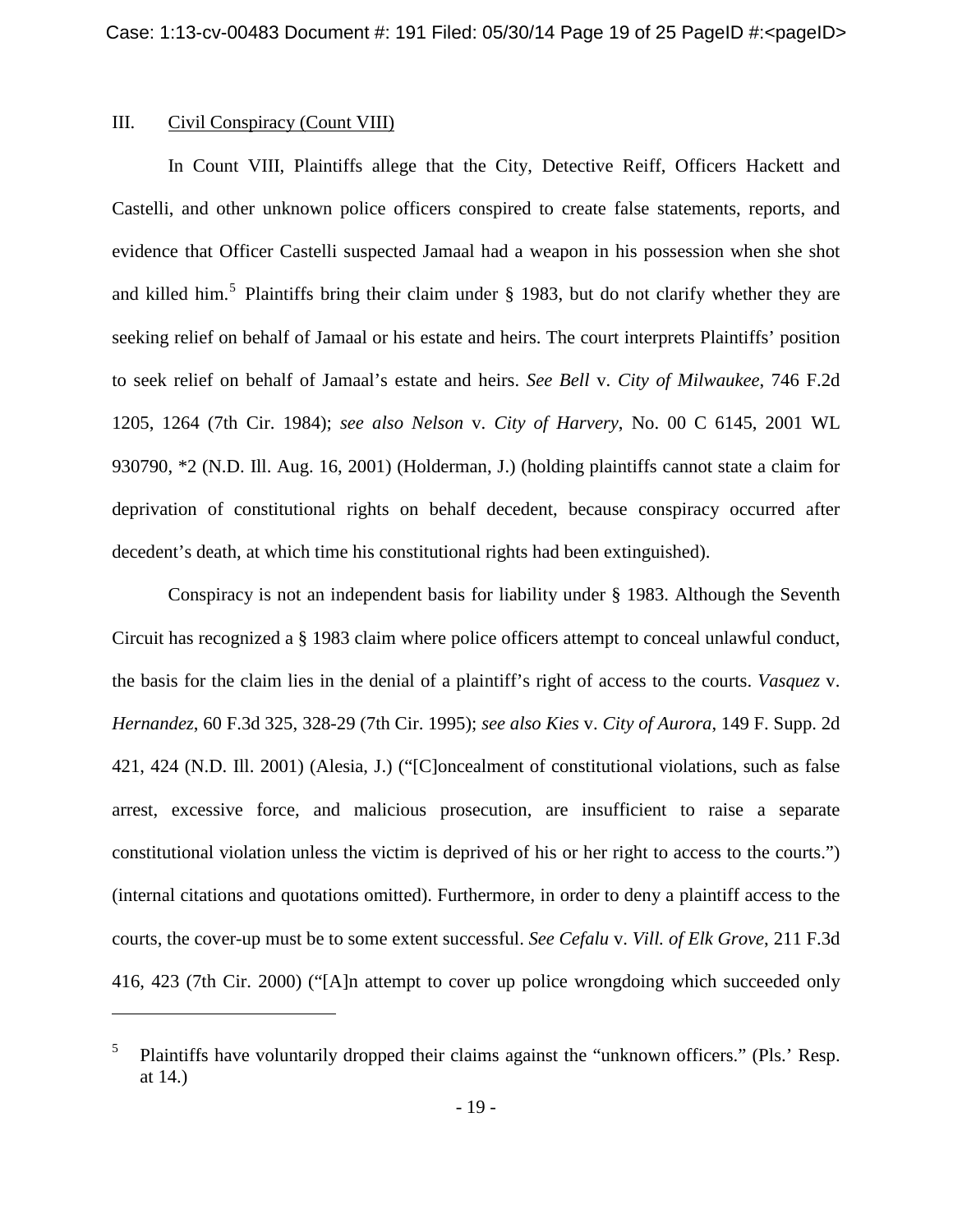briefly in hiding the facts from the plaintiffs, and which ultimately neither prevented the plaintiffs from pursuing relief nor reduced the value of their claim, was not actionable under section 1983.")

In the face of this case law, Plaintiffs have not provided facts showing how the alleged cover-up deprived them of access to the courts. (*See* Pls.' Resp. at 8-9.) A claim for denial of access to the courts requires (i) a deprivation of the information necessary to bring a meritorious suit and obtain an adequate remedy and (ii) a concrete injury resulting from the cover-up. *Gibson* v. *City of Chicago*, 910 F.2d 1510, 1523-24 (7th Cir. 1990). Plaintiffs do not lack the information necessary to bring a meritorious suit; they have, and have had, access to the evidence—in the form of eyewitness testimony—refuting the presence of a flashlight and Officer Castelli's pre-shooting warning. *See Cefalu*, 211 F.3d at 424 (holding "a jury could not find for the plaintiffs on the cover-up claim because the facts that they needed to recover for their asserted injuries have always been known to them"). Plaintiffs have similarly not suffered a concrete injury. Plaintiffs' case has survived Defendants' summary judgment motion on Plaintiffs' excessive force and battery claims. Plaintiffs will have the opportunity to present evidence of those claims at trial, along with evidence refuting the presence of a flashlight and Officer Castelli's verbal warning, to the jury selected at trial to decide this case. *See, e.g.*, *Vasquez* v. *Hernandez*, 60 F.3d 325, 329 (7th Cir. 1995) (no injury where "cover up failed" because suit was filed only six months later). Accordingly, because Plaintiffs have failed to provide facts showing that they have been deprived of access to the courts, Defendants' motion for summary judgment on Count VIII of Plaintiffs' Fourth Amended Complaint is granted.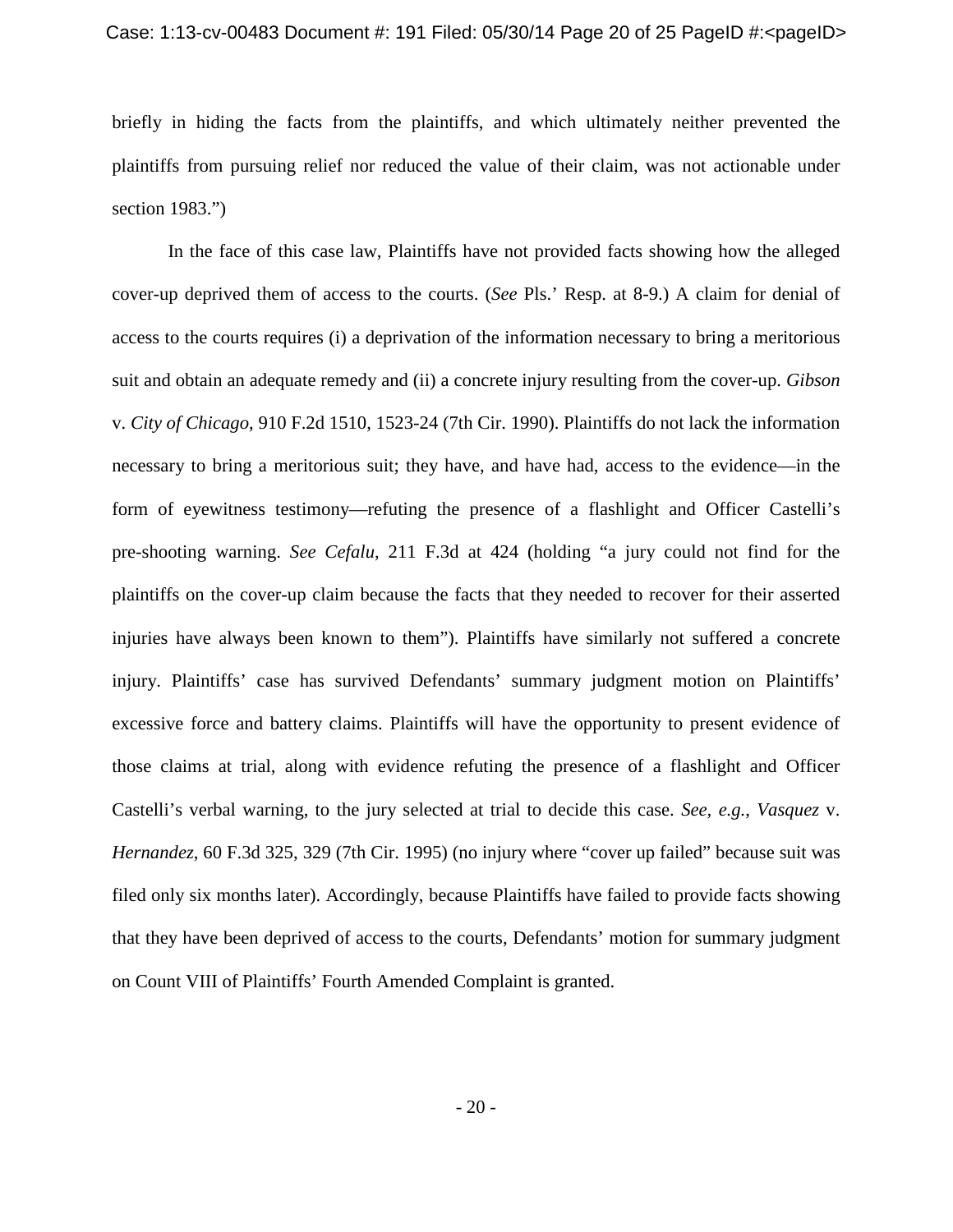### IV. Negligent Spoliation (Count IX)

In Count IX, Plaintiffs allege that Officer Hackett, Officer Castelli, Detective Reiff, and the City "failed to exercise reasonable care in preserving evidence" when Defendants (i) recorded false and fabricated witness statements concerning the shooting and (ii) failed to preserve video footage of the entire incident, including the processing of the crime scene. (Am. Compl. ¶¶ 98.) In their response, Plaintiffs clarify that Count IX is a state law claim for negligent spoliation of evidence and Plaintiffs address only their claim regarding Defendants' failure to collect all of the video surveillance from the gas station. (Pls.' Resp. at 14.) In any event, Plaintiffs' claim concerning the fabrication of witness statements is merely a recitation of their conspiracy allegations and is not properly pled as negligence. Consequently, the court will address only Plaintiffs' claim that Defendants negligently declined to retrieve portions of the video surveillance that would support Plaintiffs' claims for intentional infliction of emotional distress. (Pls.' Resp. at 14.)

Under Illinois law, negligent spoliation is not an independent tort; it is merely a type of negligence. *Borsellino* v. *Goldman Sachs Grp., Inc.*, 477 F.3d 502, 510 (7th Cir. 2007) (citing *Boyd* v. *Travelers Ins. Co.*, 652 N.E.2d 267, 269-70 (Ill. 1995)). Defendants, however, are immune from claims of negligence under the Illinois Tort Immunity Act, 745 ILCS 10/2-201, which provides in relevant part: "a public employee serving in a position involving the determination of policy or the exercise of discretion is not liable for an injury resulting from his act or omission in determining policy when acting in the exercise of such discretion even though abused."

In their response to Defendants' motion for summary judgment, Plaintiffs also assert, for the first time, that Defendants "intentionally destroyed" the video of the crime scene processing.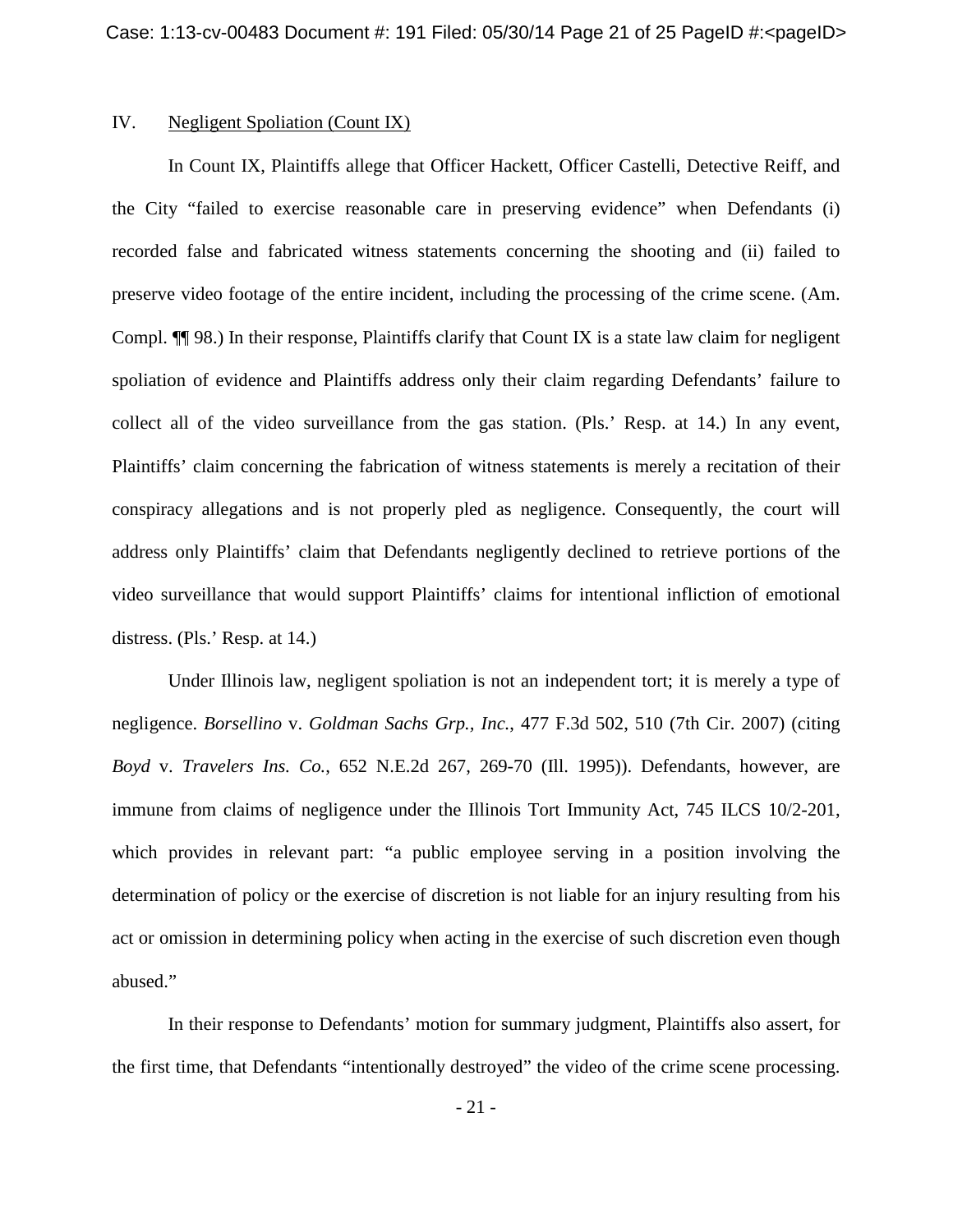(Pls.' Resp. at 14.) Plaintiffs' claim is wholly frivolous and undermined by the undisputed facts. Specifically, Plaintiffs admit that Detective Murphy—who is not named in Count IX—decided to retrieve only a small portion of the video (showing the shooting) from the gas station surveillance camera, which is the camera that would have captured the crime scene processing. (Pls.' Resp. to Defs.' SMF ¶ 42.) Plaintiffs previously argued that Detective Murphy's decision was negligent. Plaintiffs cannot now claim, with full knowledge that the police never retrieved the remainder of the video from the gas station, that Defendants destroyed the video evidence.

#### V. IIED Claims (Counts X and XI)

 $\overline{a}$ 

In Count X, plaintiffs Moore and Smith allege that Officers Norris and Muth intentionally inflicted emotional distress ("IIED") by repeatedly using the term "nigger" as part of a series of derogatory statements directed at Moore and Smith.<sup>[6](#page-21-0)</sup> (Am. Compl.  $\P$  101-108.) Under Illinois law, a plaintiff seeking to recover damages for an IIED claim must establish that: "(1) the defendant's conduct was extreme and outrageous, (2) the defendant intended to inflict severe emotional distress or knew that there was at least a high probability that his conduct would inflict severe emotional distress, and (3) the defendant's conduct did cause severe emotional distress." *Naeem* v. *McKesson Drug Co.*, 444 F.3d 593, 605 (7th Cir. 2006) (citations omitted). The standard for an IIED claim is high, and "under no circumstances [do] mere insults, indignities, threats, annoyances, petty oppressions, or other trivialities qualify as outrageous conduct." *Feltmeier* v. *Feltmeier*, 798 N.E.2d 75, 80 (Ill. 2003) (internal citations and quotations omitted).

<span id="page-21-0"></span><sup>&</sup>lt;sup>6</sup> In their Fourth Amended Complaint, Plaintiffs allege that Commander Gorman also made racist comments. Plaintiffs appear to have dropped Commander Gorman from Count X because they declined to provide any facts showing he made any offensive comments.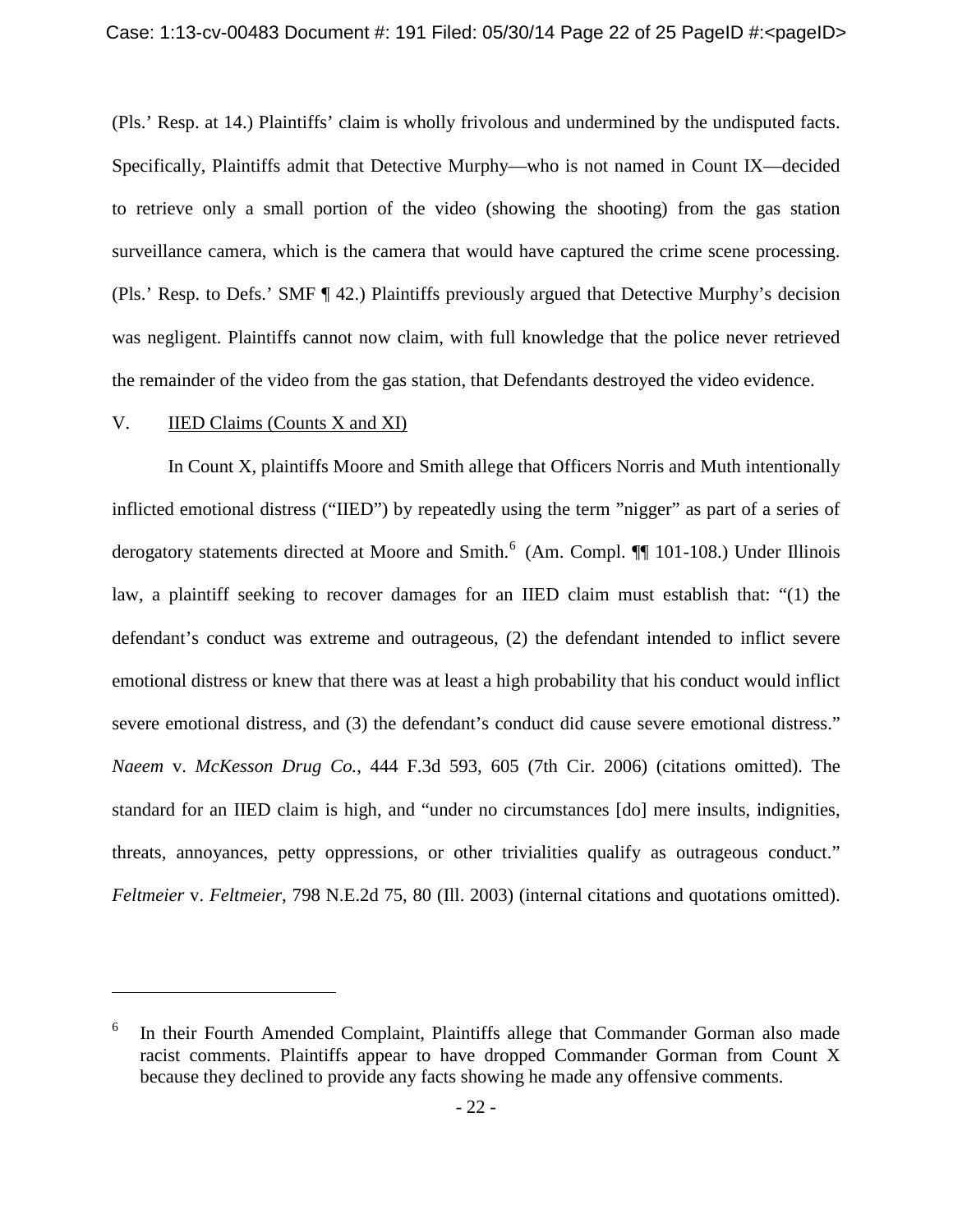"Rather, the nature of the defendant's conduct must be so extreme as to go beyond all possible bounds of decency and to be regarded as intolerable in a civilized community." *Id.* at 80-81.

Faced with this high standard, Plaintiffs do not cite any cases holding that comments similar to those made by Officers Muth and Norris qualify as "extreme and outrageous." Instead, Plaintiffs simply argue that any use of the word "nigger" by a person in power qualifies as "extreme and outrageous." (Pls.' Resp. at 11.) As offensive as that word may be to many people, including this court, the weight of the existing Seventh Circuit case law holds otherwise. S*ee Oates* v. *Discovery Zone*, 116 F.3d 1161, 1174 (7th Cir. 1997) (supervisor's refusal to remove a picture depicting firm's only African-American employee as a monkey not extreme and outrageous conduct); *Harriston* v. *Chicago Tribune Co.*, 992 F.2d 697, 703 (7th Cir. 1993) (intentional racially discriminatory acts not extreme and outrageous conduct). Other federal judges in this district have held the same. *See, e.g.*, *Golden* v. *World Sec. Agency, Inc.*, 884 F.Supp.2d 675, 697 (N.D. Ill. 2012) (Kennelly, J.) (supervisor calling employee "nigger," "monkey," and showing pictures of light beer cans wearing KKK-style hoods surrounding "darker-colored beer bottle hanging from a rope" cannot support claim for IIED); *Washington* v. *Vill. of Riverside*, No. 01 C 7438, 2003 WL 1193347, \*9 (N.D. Ill. Mar. 13, 2003) (Keys, M.J.) (police officers' use of racial slurs not extreme and outrageous conduct); Harper v. Mega, No. 96 C 1892, 1998 WL 473427, \*8 (N.D. Ill. Aug. 7, 1998) (Manning, J.) (police officers calling arrestee "nigger," "monkey," and similar racist slurs insufficient for a claim of IIED); *Briggs* v. *N. Shore Sanitary Dist.*, 914 F. Supp. 245, 252 (N.D. Ill. 1996) (Aspen, J.) (subjecting employee to racial slurs and hanging "pickaninny" doll in office not extreme and outrageous conduct).

Officer Norris's and Officer Muth's comments were racist and offensive. They do not, however, meet the high standard necessary to satisfy the "extreme and outrageous" requirement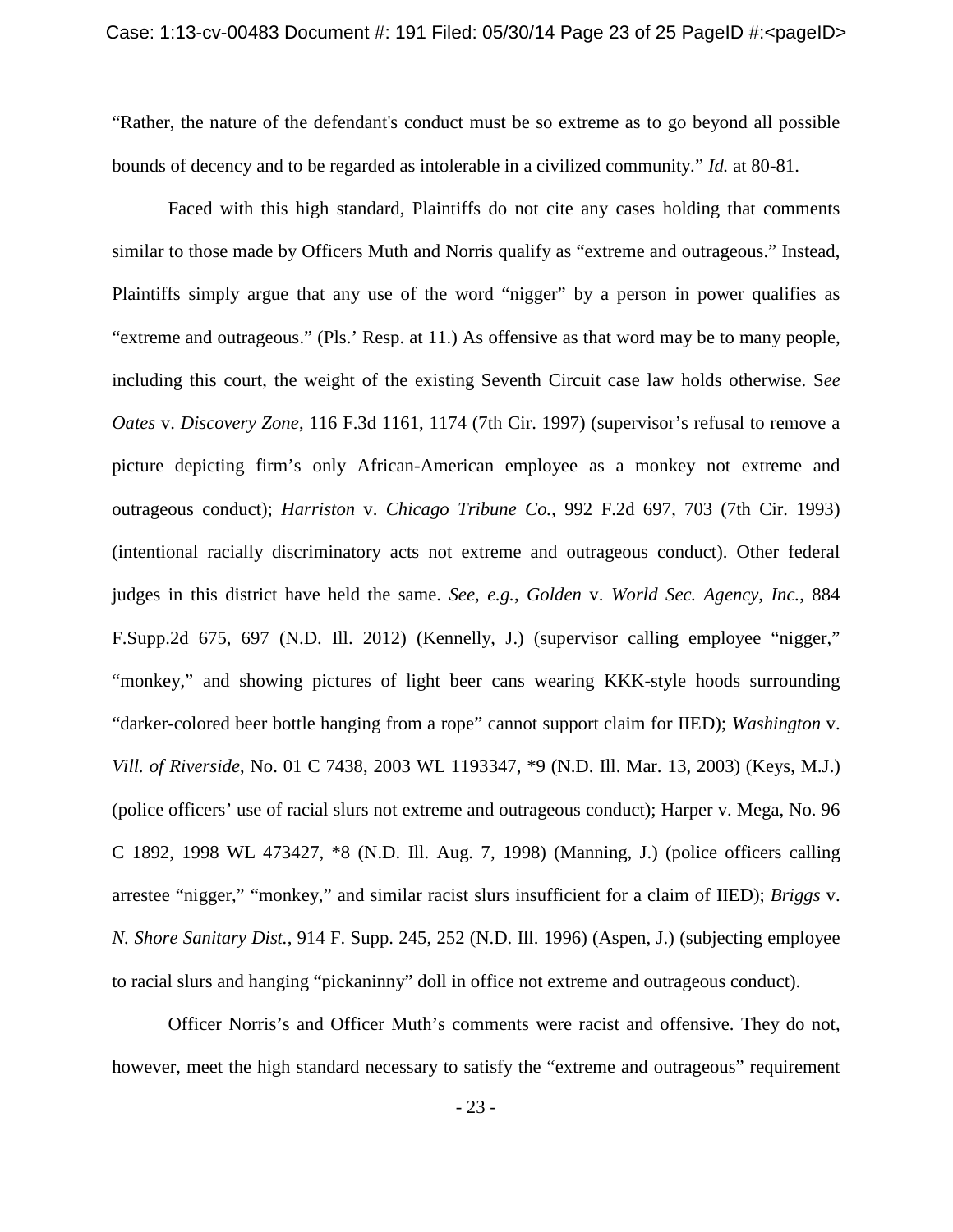under Illinois law. Because the court holds that Plaintiffs have failed to satisfy the threshold requirement for an IIED claim, the court need not consider whether Officer Norris's and Officer Muth's comments actually caused severe emotional distress, although Plaintiffs have provided few, if any, facts showing Smith and Moore's distress was caused by the officers' comments rather than Jamaal's death. The court grants Defendants' motion for summary judgment on Count X of Plaintiffs' Fourth Amended Complaint.

In Count XI, Plaintiffs bring a state law "failure to supervise" claim against Commander Gorman for failing to prevent Officers Norris and Muth from intentionally inflicting emotional distress on Smith and Gwendolyn Jamaal. (Am. Compl. ¶¶ 109-115.) Although Plaintiffs again confuse the requirements of a failure to supervise claim under Illinois law with those of a § 1983 *Monell* claim, (*see* Pls.' Resp. at 13), the court need not belabor the distinction between federal and state law (again). Plaintiffs' claim against Commander Gorman is based on the IIED claims. Because the court granted Defendants' summary judgment on Count X, the IIED claims alleged therein cannot form the basis for Plaintiffs' failure to supervise claim in Count XI. Defendants' motion for summary judgment on Count XI of Plaintiffs' Fourth Amended Complaint is granted.

### VI. City of Chicago

Because it is still possible for a jury to find Officer Castelli, a City employee, liable for Counts I through VI, summary judgment is denied on Count XII, which is a claim for indemnification under the Illinois Tort Immunity Act, 745 ILCS 10/9-102.

#### **CONCLUSION**

For the reasons explained in this memorandum opinion, the court rules as follows: Defendants' motion for summary judgment [153] is denied with respect to Counts I, II, III, IV, V, VI, and XII of Plaintiffs' Fourth Amended Complaint [126], and granted as to Counts VII